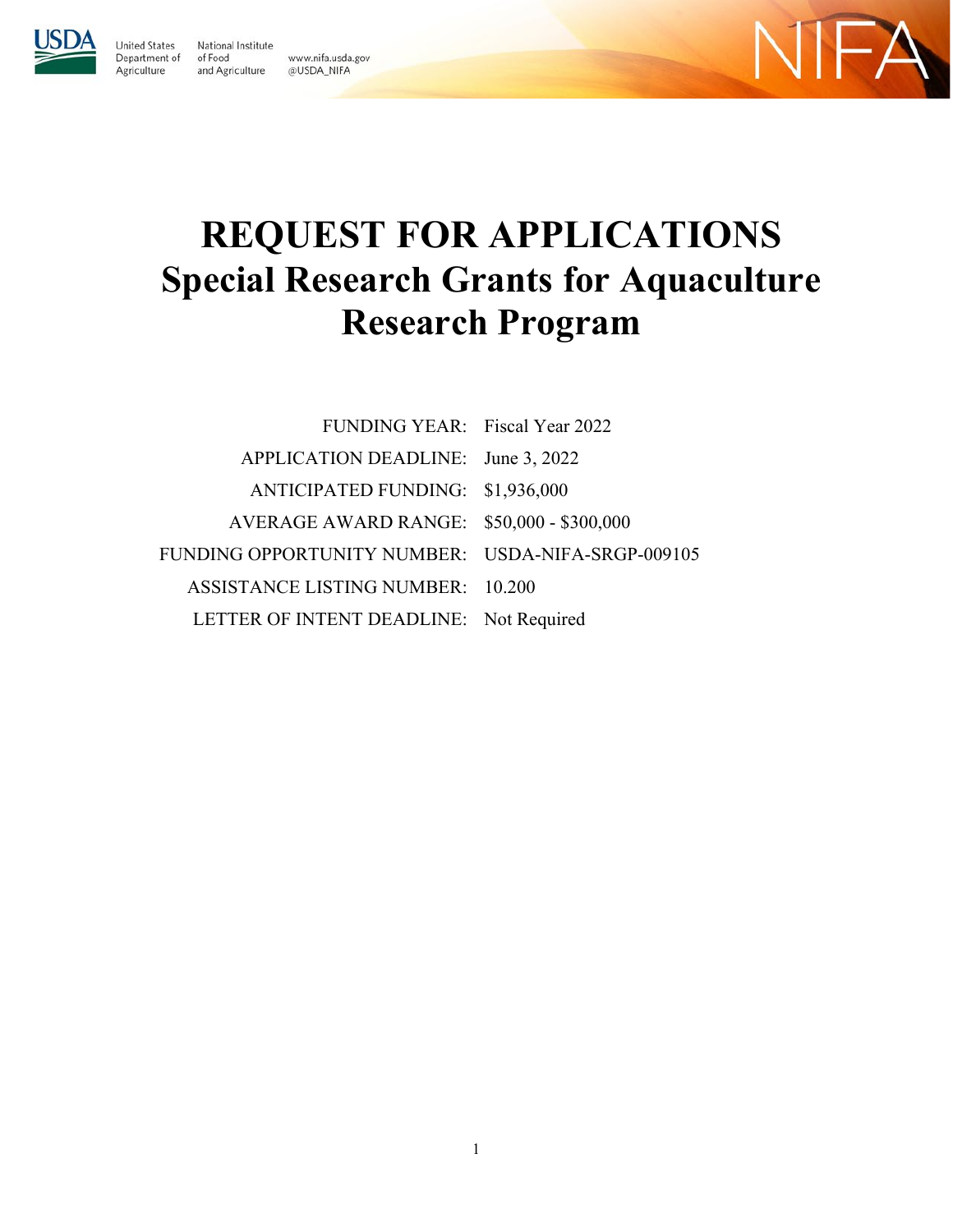# **INITIAL ANNOUNCEMENT**

National Institute of Food and Agriculture United States Department of Agriculture

*Assistance Listing:* The Special Research Grants for Aquaculture Research program is listed in the Assistance Listings under number 10.200.

<span id="page-1-0"></span>**Table 1**: Key Dates and Deadlines

| Task Description Deadline        |                                                                                                                                                 |
|----------------------------------|-------------------------------------------------------------------------------------------------------------------------------------------------|
|                                  | <b>Application:</b> $\vert$ 5:00 P.M. Eastern, June 3, 2022                                                                                     |
| Letter of Intent:   Not Required |                                                                                                                                                 |
|                                  | Applicants Comments:   Within six months from the issuance of this notice<br>(NIFA may not consider comments received after the sixth<br>month) |

*Advancing Diversity, Equity, Inclusion, and Accessibility***.** NIFA recognizes research, education, and extension efforts will have the greatest impacts when equity is grounded in the programs. NIFA is committed to enhancing diversity, equity, inclusion, and accessibility of programs and encourages individuals, institutions, and organizations from underserved communities to apply to funding opportunities as lead, co-lead, or subaward recipient(s), and to engage as leaders in the peer panel review process to support the development of strong networks and collaborations. NIFA encourages applications that engage diverse communities and have broad impacts through research, education, extension, and integrated activities to address current and future challenges

*Stakeholder Input*. The National Institute of Food and Agriculture (NIFA) seeks comments on all request for applications (RFAs) so it can deliver programs efficiently, effectively, with integrity, and with a focus on customer service. NIFA considers comments, to the extent possible when developing RFAs and use comments to help meet the requirements of Section  $103(c)(2)$  of [the Agricultural Research, Extension, and Education Reform Act of 1998](https://nifa.usda.gov/resource/agricultural-research-extension-and-education-reform-act-1998) [\(7 U.S.C. 7613\(c\)\(2\)\).](https://uscode.house.gov/view.xhtml?req=(title:7%20section:7613%20edition:prelim)%20OR%20(granuleid:USC-prelim-title7-section7613)&f=treesort&edition=prelim&num=0&jumpTo=true) Applicants may submit written comments to  $Policy@usda.gov$  (email is for comments only). Please use the following subject line: Response to the Special Research Grants for Aquaculture Research program RFA.

**Centers of Excellence**. Applicants are encouraged to visit the NIFA's Centers of Excellence [\(COE\)](https://nifa.usda.gov/centers-excellence) for information on COE designation process, including COE criteria, and a list of programs offering COE opportunities. A recording of COE outreach and COE implementation webinars are also available.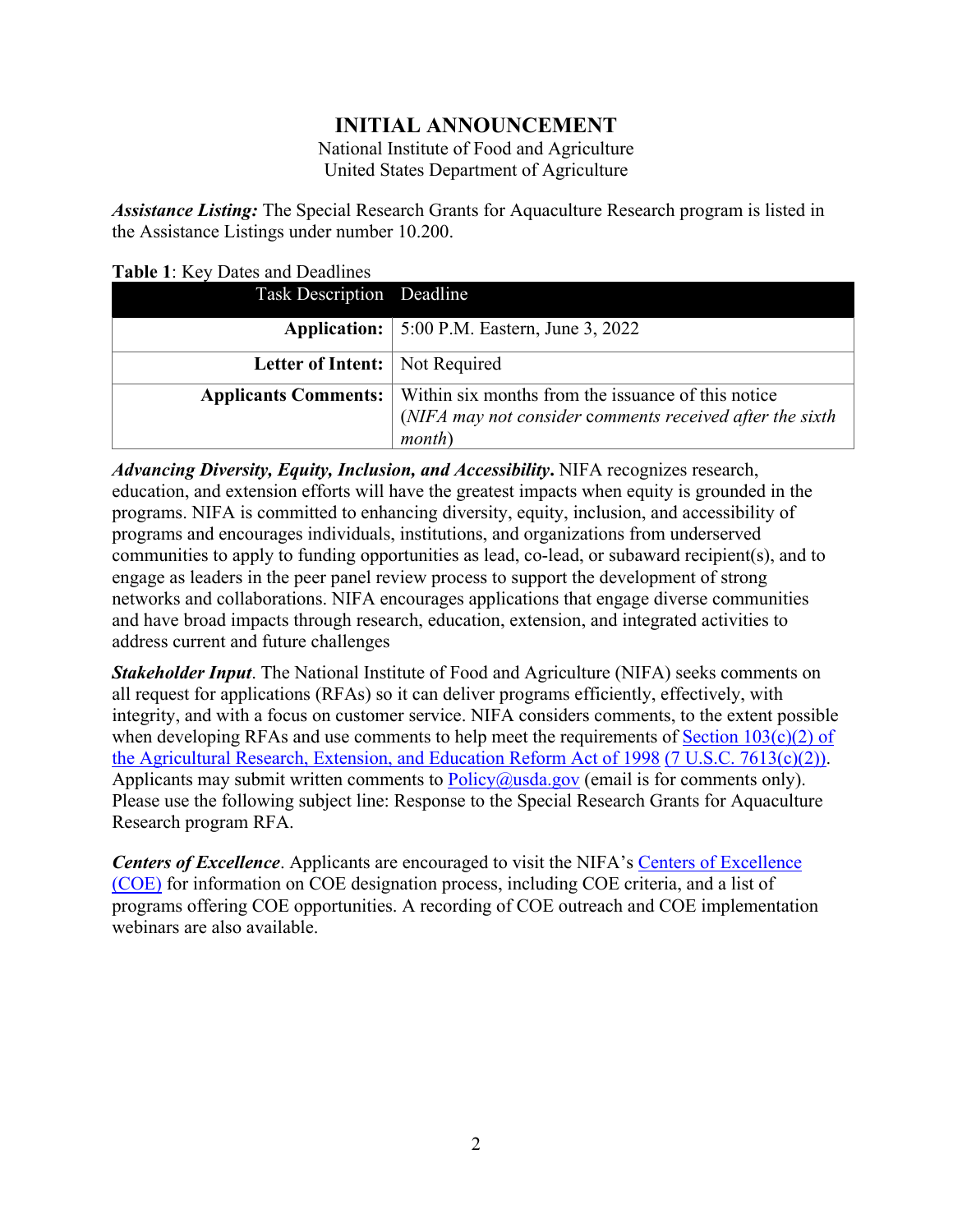#### **EXECUTIVE SUMMARY**

<span id="page-2-0"></span>NIFA requests applications for the Special Research Grants for Aquaculture Research competitive grants program for fiscal year (FY) 2022. The amount available for grants in FY2022 is approximately \$1.936 million. *If this program receives appropriated funds in FY2023, fundable projects identified in this competition may be supported using FY2023 funds.* In this case, a separate RFA may not be issued for the FY2023 funds. This program funds applied aquaculture research projects to address issues related to: 1) Genetics of commercial aquaculture species; 2) Critical disease issues impacting commercial aquaculture species; 3) Design of environmentally and economically sustainable commercial aquaculture production systems; 4) Development of climate resilient technologies, production systems, and/or management strategies for commercial aquaculture species; or 5) Economic research for increasing commercial aquaculture profitability.

This notice identifies the objectives for Special Research Grants for Aquaculture Research Program projects, deadlines, funding information, eligibility criteria for projects and applicants, and application forms and associated instructions.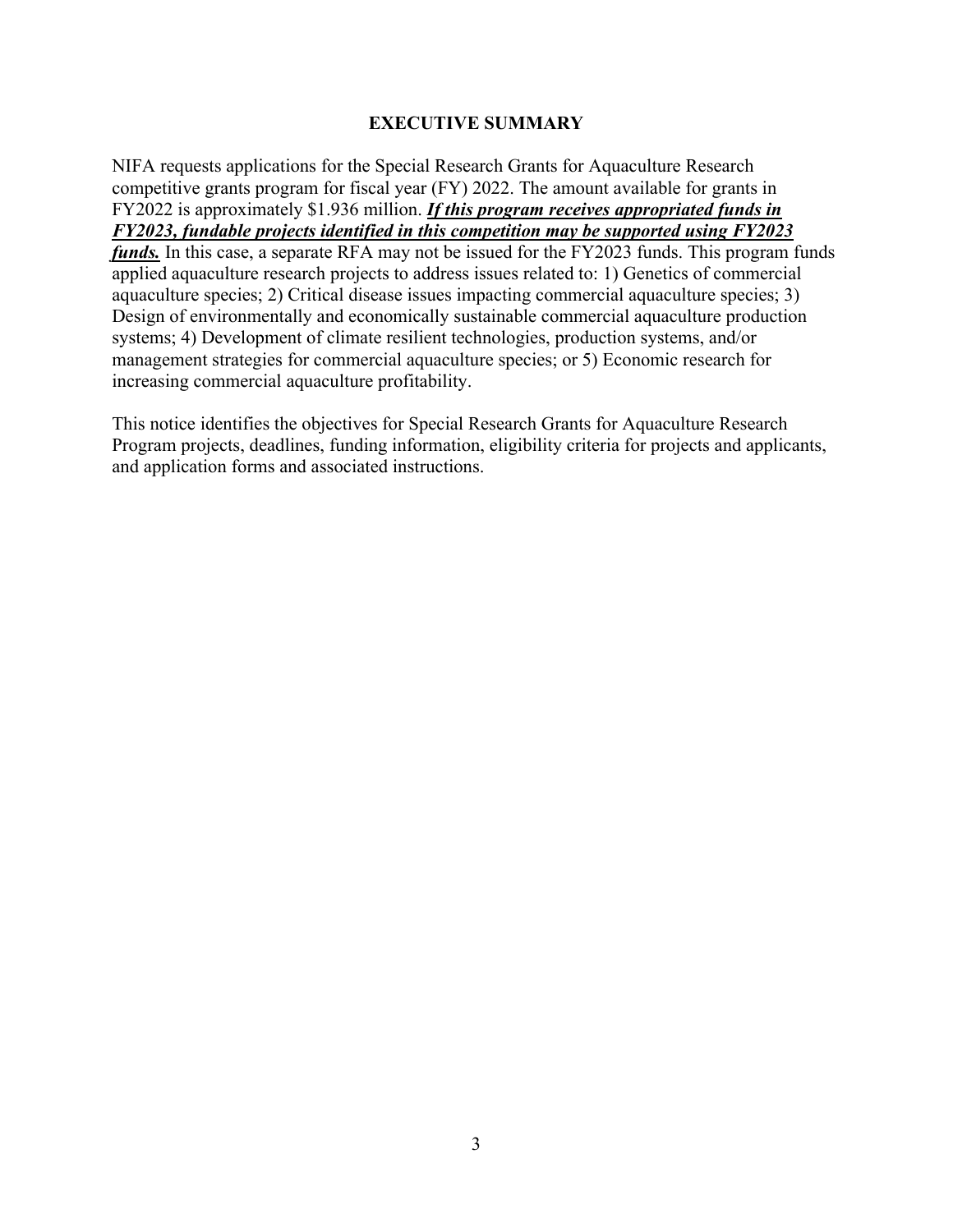<span id="page-3-0"></span>

| А. |  |
|----|--|
| В. |  |
|    |  |
| А. |  |
| В. |  |
| C. |  |
| D. |  |
|    |  |
| А. |  |
| В. |  |
| C. |  |
|    |  |
| A. |  |
| В. |  |
| C. |  |
|    |  |
| А. |  |
| В. |  |
| C. |  |
| D. |  |
| Е. |  |
|    |  |
| А. |  |
| B. |  |
|    |  |
|    |  |
| А. |  |
| В. |  |
| C. |  |
|    |  |
|    |  |
|    |  |
|    |  |

# **TABLE OF CONTENTS**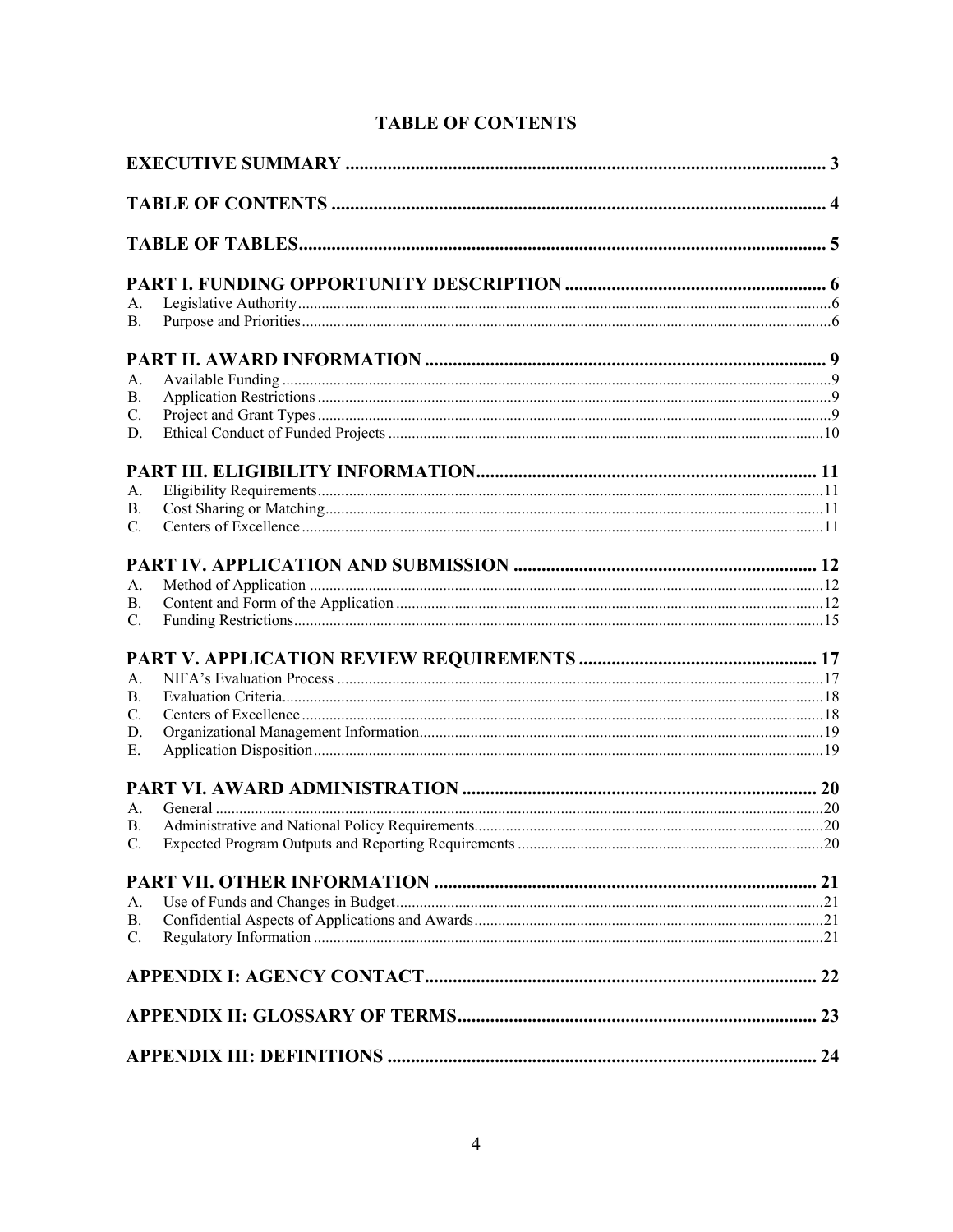## **TABLE OF TABLES**

<span id="page-4-0"></span>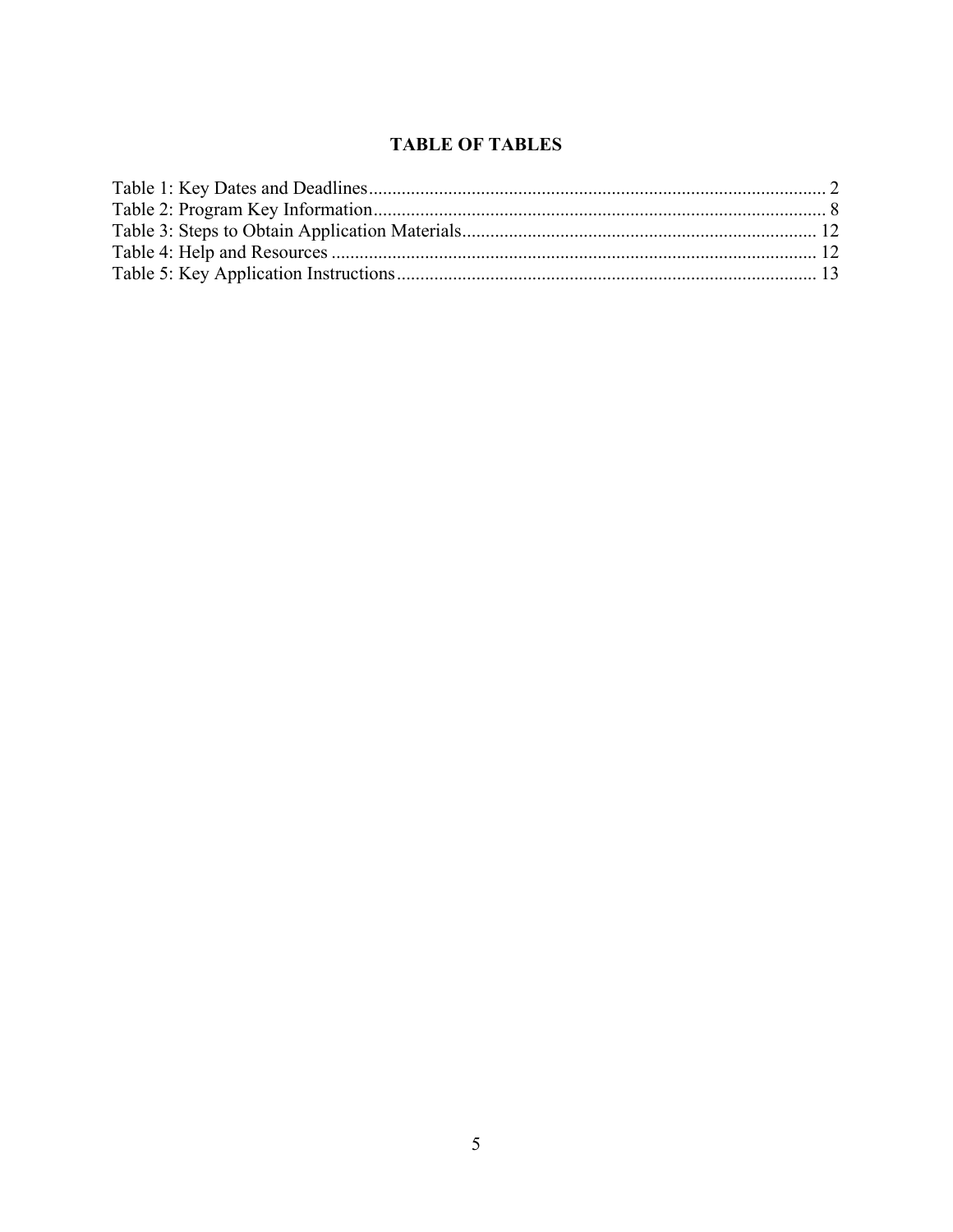## <span id="page-5-0"></span>**PART I. FUNDING OPPORTUNITY DESCRIPTION**

## <span id="page-5-1"></span>**A. Legislative Authority**

The authority for the Special Research Grants for Aquaculture Research competitive grants program is contained in the Competitive, Special, and Facilities Research Grant Act, Pub. L. No. 89-106, as amended [\(7 USC 3157 \(c\)\(1\)\(A\)\)](https://uscode.house.gov/view.xhtml?req=(title:7%20section:3157%20%20edition:prelim)%20OR%20(granuleid:USC-prelim-title7-section3157%20)&f=treesort&edition=prelim&num=0&jumpTo=true#substructure-location_c).

## <span id="page-5-2"></span>**B. Purpose and Priorities**

The purpose of the Special Research Grants for Aquaculture Research program (Assistance Listing Number 10.200) is to support the development of an environmentally and economically sustainable aquaculture industry in the United States by generating new, science-based information and technology to address industry constraints. Applied research is needed to develop practical solutions that will facilitate growth and remove limitations to expansion of the United States aquaculture industry. Results of projects supported by this program are intended to help improve the profitability of the United States aquaculture industry, reduce the 13-billiondollar United States seafood trade deficit, increase domestic food security, expand markets for United States-produced products, and provide more jobs for rural and coastal America.

For the FY2022 Special Research Grants for Aquaculture Research program, NIFA is soliciting applied aquaculture research applications. Applications must:

- 1. Directly address major constraints to the United States aquaculture industry; and
- 2. Focus on one or more of the following Program Area Priorities:
	- a. Genetics of commercial aquaculture species;
	- b. Critical disease issues impacting commercial aquaculture species;
	- c. Design of environmentally and economically sustainable commercial aquaculture production systems;
	- d. Development of climate resilient technologies, production systems, and/or management strategies for commercial aquaculture species; or
	- e. Economic research for increasing commercial aquaculture profitability.

The Special Research Grants for Aquaculture Research program is aligned with the following USDA Strategic Goals:

Strategic Goal 1: Combat Climate Change to Support America's Working Lands, Natural Resources and Communities

Strategic Goal 2: Ensure America's Agricultural System is Equitable, Resilient, and Prosperous

Strategic Goal 3: Foster an Equitable and Competitive Marketplace for All Agricultural Producers

The USDA Strategic Plan may be found at:

<https://www.usda.gov/sites/default/files/documents/usda-fy-2022-2026-strategic-plan.pdf>

Other key information:

- 1. This program is limited to applied research.
- 2. Applications must include United States aquaculture industry involvement. This can include, but is not limited to, a United States aquaculture producer as a co-project director or partner or assembling an industry advisory committee (e.g., a farmer's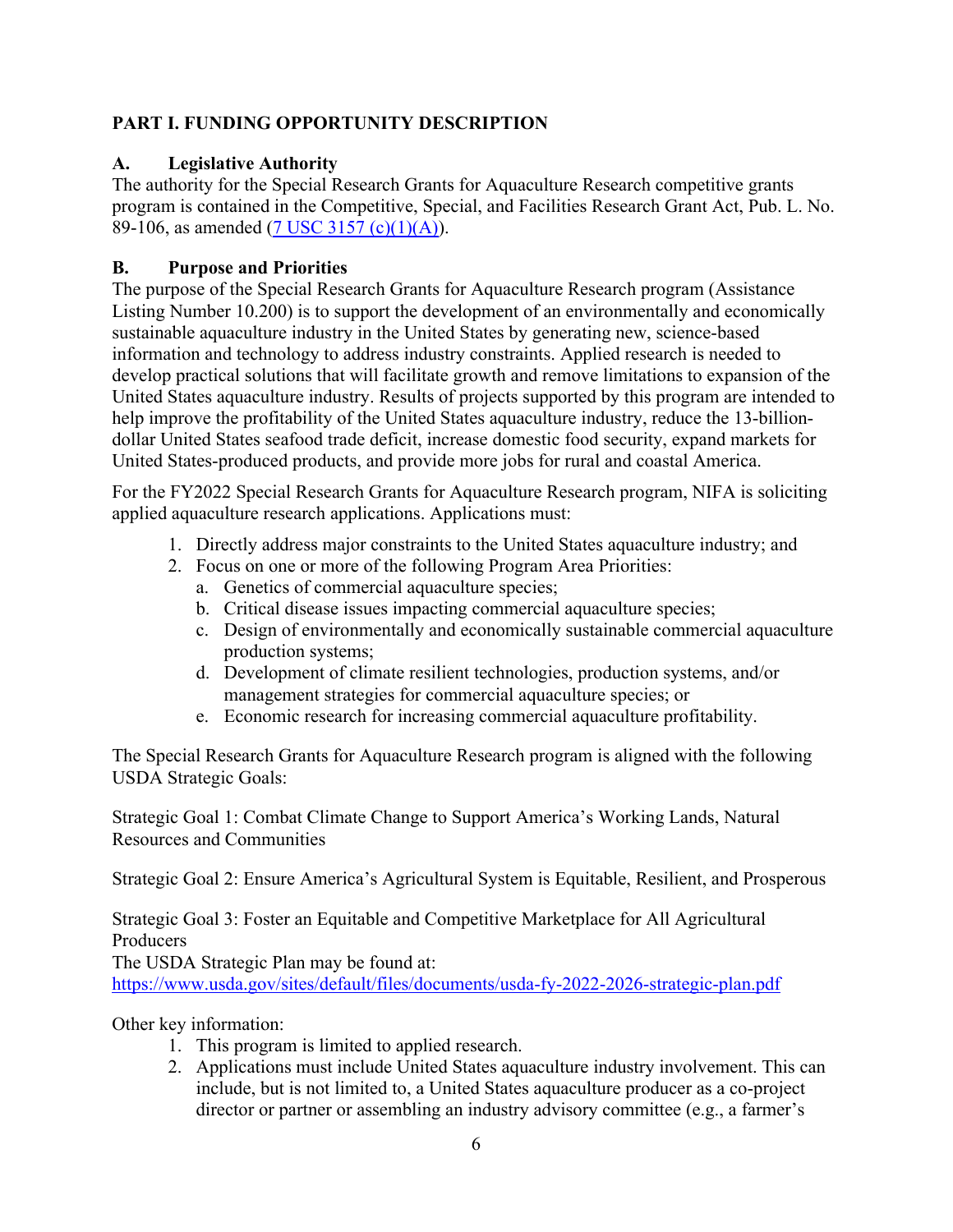advisory committee for the project that can include producer-based organizations, feed manufacturers, animal health industry, etc.).

- 3. Applications that engage and incorporate historically underserved groups including tribal organizations are especially encouraged.
- 4. Applicants must provide a budgeted plan to release results to the public in a timely manner. This plan must clearly state how the research results or technology developed will be transferred to end-users outside of direct, scientific peers.
- 5. Applicants must clearly describe how their specific research project will increase United States aquaculture production or profitability in the short or medium-term (1-5 years after the grant ends).
- 6. For the critical disease Program Area Priority, proposals that focus on pathogens that pose a risk to humans or human food safety (vs. those that affect the health of an aquaculture species) are outside the scope of this program and will not be accepted or considered for review.
- 7. Applicants must include statistical power analyses, when appropriate, and describe the experimental design, experimental unit, replication, and sample size for each experimental group.
- 8. Applicants are strongly encouraged to review the American Fisheries Society (AFS) document, Guidelines for the Use of Fishes in Research (2014), when developing applications for submission to this RFA.
- 9. The inclusion of students actively engaged in research projects providing hands-on, experiential learning and training opportunities is strongly encouraged. Actively engaged students should be encouraged to contribute to presentations, articles, posters, and other expressions of scholarship.

Pursuit, application, and preservation of traditional ecological knowledge is an acceptable method to pursue the objectives of this program. NIFA welcomes (but does not require) applicants to work with the [Extension Foundation](https://gcc02.safelinks.protection.outlook.com/?url=http%3A%2F%2Fextension.org%2F&data=04%7C01%7C%7Ca20ab3b70b594250729308d9b8d16d39%7Ced5b36e701ee4ebc867ee03cfa0d4697%7C0%7C0%7C637744031880128218%7CUnknown%7CTWFpbGZsb3d8eyJWIjoiMC4wLjAwMDAiLCJQIjoiV2luMzIiLCJBTiI6Ik1haWwiLCJXVCI6Mn0%3D%7C3000&sdata=O1FPITwYnPL9bUoa6KlWT3HGCAodXoe4WabAWYMPwUs%3D&reserved=0) for the development and delivery of content for the public and for Extension professionals nationwide through [Connect Extension,](https://gcc02.safelinks.protection.outlook.com/?url=http%3A%2F%2Fconnect.extension.org%2F&data=04%7C01%7C%7Ca20ab3b70b594250729308d9b8d16d39%7Ced5b36e701ee4ebc867ee03cfa0d4697%7C0%7C0%7C637744031880128218%7CUnknown%7CTWFpbGZsb3d8eyJWIjoiMC4wLjAwMDAiLCJQIjoiV2luMzIiLCJBTiI6Ik1haWwiLCJXVCI6Mn0%3D%7C3000&sdata=BvJWf0GqWsEOZBxeTIFyE0pVGEuxR95tkXzOccIQKeA%3D&reserved=0) or a [National Cooperative Extension Project website.](https://gcc02.safelinks.protection.outlook.com/?url=https%3A%2F%2Fextension.org%2Fnational-cooperative-extension-projects%2F&data=04%7C01%7C%7Ca20ab3b70b594250729308d9b8d16d39%7Ced5b36e701ee4ebc867ee03cfa0d4697%7C0%7C0%7C637744031880128218%7CUnknown%7CTWFpbGZsb3d8eyJWIjoiMC4wLjAwMDAiLCJQIjoiV2luMzIiLCJBTiI6Ik1haWwiLCJXVCI6Mn0%3D%7C3000&sdata=%2BNLyg2ocosC8NESorX3VwJSeDDNnw9IturIgC2JMlNk%3D&reserved=0) NIFA encourages outreach through virtual methods.

*Global Engagement*. NIFA supports global engagement that advances U.S. agricultural goals. NIFA recognizes that collaboration with international partners may be necessary to attain the agency's goals for U.S. agriculture, promote global competence of our nation's future agricultural workforce, and promote safe and nutritious food security in a growing world. Therefore, although application to this RFA is limited to eligible U.S. institutions, applicants may collaborate with international partners, to include subcontracts to international partners or other institutions. Applications must clearly demonstrate benefits to the U.S.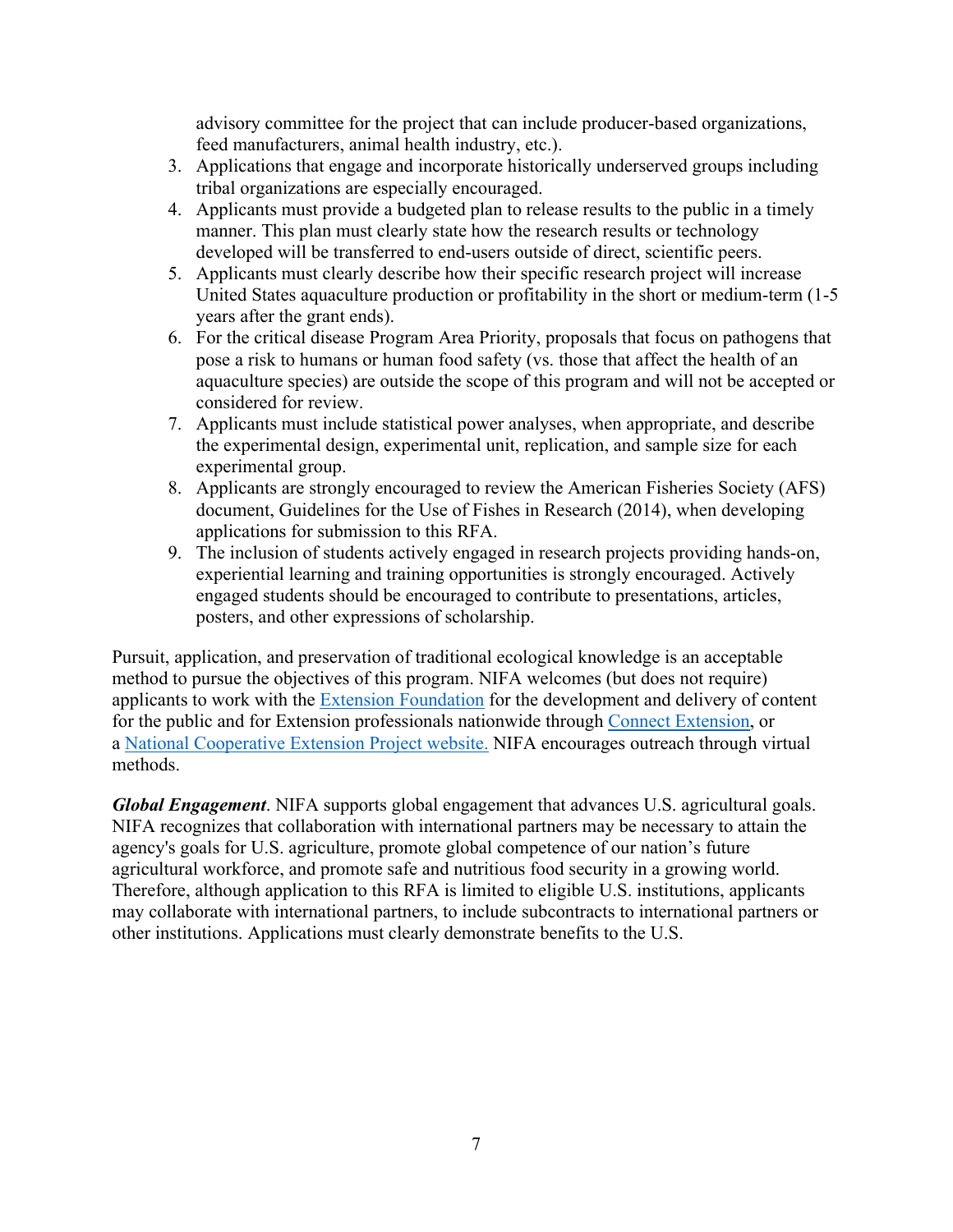<span id="page-7-0"></span>

| Table 2: Program Key Information |  |  |  |  |
|----------------------------------|--|--|--|--|
|----------------------------------|--|--|--|--|

|                                  | Title Description                       |
|----------------------------------|-----------------------------------------|
| <b>Program Code:</b>             | <b>AQUA</b>                             |
| <b>Program Code Name:</b>        | Special Research Grants for Aquaculture |
|                                  | <b>Research Program</b>                 |
| <b>Assistance Listing Number</b> | 10.200                                  |
| <b>Project Type:</b>             | Competitive                             |
| <b>Grant Type:</b>               | <b>Standard Research</b>                |
| <b>Application Deadline</b>      | June 3, 2022                            |
| <b>Grant Duration:</b>           | 24 Months                               |
| Anticipated # of Awards:         |                                         |
| <b>Maximum Award Amount:</b>     | \$300,000                               |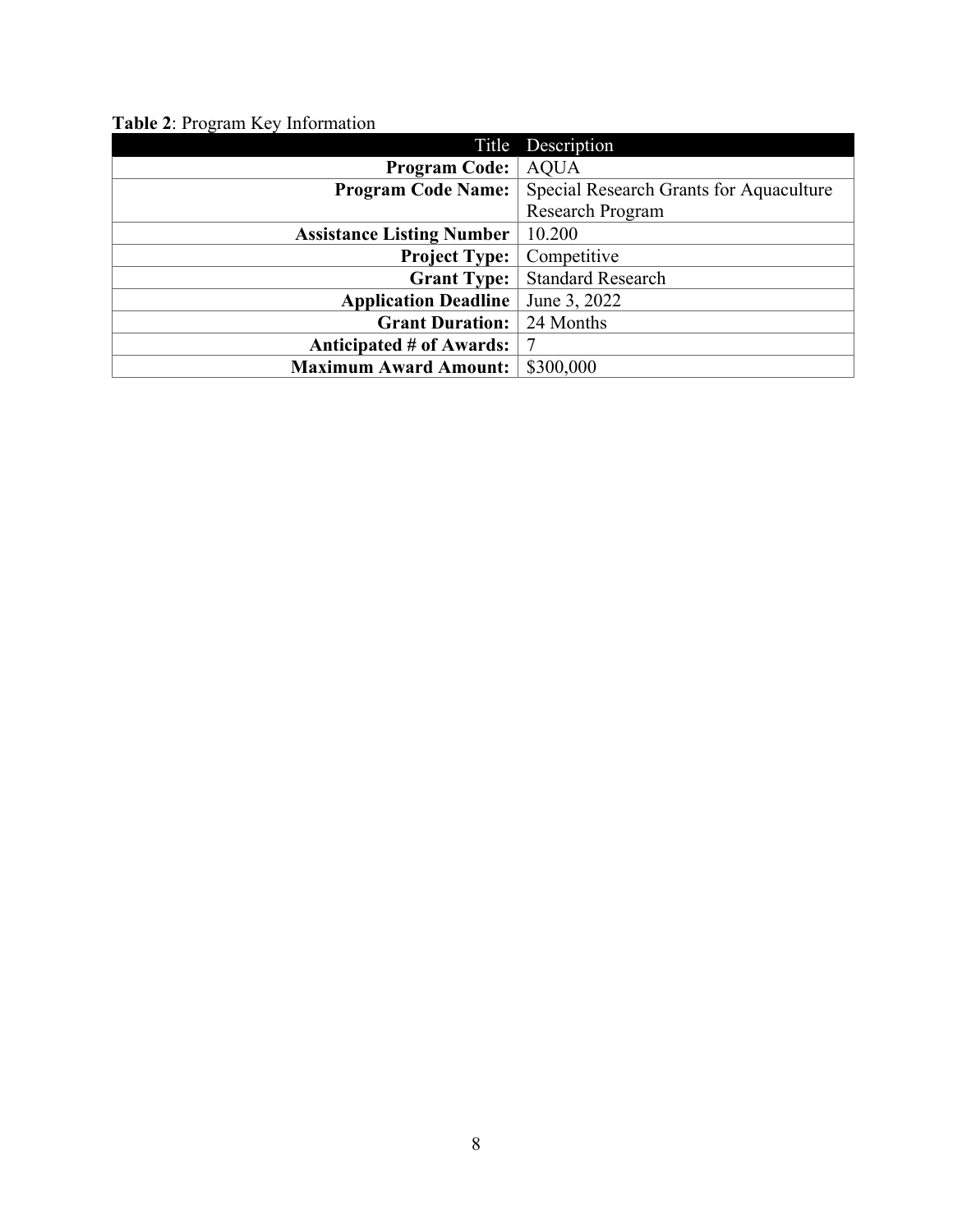## <span id="page-8-0"></span>**PART II. AWARD INFORMATION**

## <span id="page-8-1"></span>**A. Available Funding**

The anticipated amount available for the Special Research Grants Program for Aquaculture Research in FY2022 is \$1.936 million. If this program receives appropriated funds in FY2023, fundable projects identified in this competition may be supported using FY2023 funds. In this case, a separate RFA may not be issued for the FY2023 funds.

For FY 2022, this program will accept applications for standard research projects with a budget of up to \$300,000 (total project, not per year) and a maximum duration of 2 years. The start date of a 2-year project funded with funds appropriated in FY 2022 appropriations, must be **before** October 1, 2022. (i.e., These projects must be initiated in the federal fiscal year in which the funds were appropriated). Recipients may be eligible for a no-cost extension for a third year, but no carryover or extension is permitted for any project beyond 3 years from the project start date (any unexpended funds must be returned to the U.S. Treasury).

If fundable projects identified in this competition are supported with FY 2023 appropriations, applicants will be notified, and additional documentation may be requested. The start date of the projects funded with funds appropriated in FY 2023 will be adjusted to a date in FY 2023.

The [Automated Standard Application for Payments,](https://www.fiscal.treasury.gov/fsservices/gov/pmt/asap/asap_home.htm) operated by the Department of Treasury, Bureau of Fiscal Service, is the designated payment system for awards resulting from this RFA.

## <span id="page-8-2"></span>**B. Application Restrictions**

NIFA will evaluate applications using the criteria described in  $Part V$  of this RFA. Applications for FY 2022 is limited to the following application types:

- 1. *New application*: This is a project application that has not been previously submitted to the Special Research Grants for Aquaculture Research program. We will review all new applications to ensure they meet administrative requirements and all applications will be competitively evaluated by a review panel using criteria and selection processes described in [Part V](#page-16-0) of this RFA and are subject to the due dates herein (see [Appendix III](#page-23-0) for definition).
- 2. *Resubmitted application*: This is an application that had previously been submitted to the Special Research Grants for Aquaculture Research program, but not funded. Resubmitted applications must include the responses to the previous review panel summary and are subject to the same criteria and due dates herein. Resubmitted applicants must enter the NIFA-assigned proposal number of the previously submitted application in the *Federal Field (Field 4)* on the application form (see [Appendix III](#page-23-0) for definition).

# <span id="page-8-3"></span>**C. Project and Grant Types**

All projects **MUST** focus on applied aquaculture research. All proposed projects **MUST** directly address major constraints to the United States aquaculture industry and focus on one or more of the Program Area Priorities (listed above in section I.B.). Duplicate or multiple submissions are not permitted.

**Standard project proposals:** The intent is to fund applied research that addresses program priorities with a maximum award of \$300,000 and maximum duration of 2 years.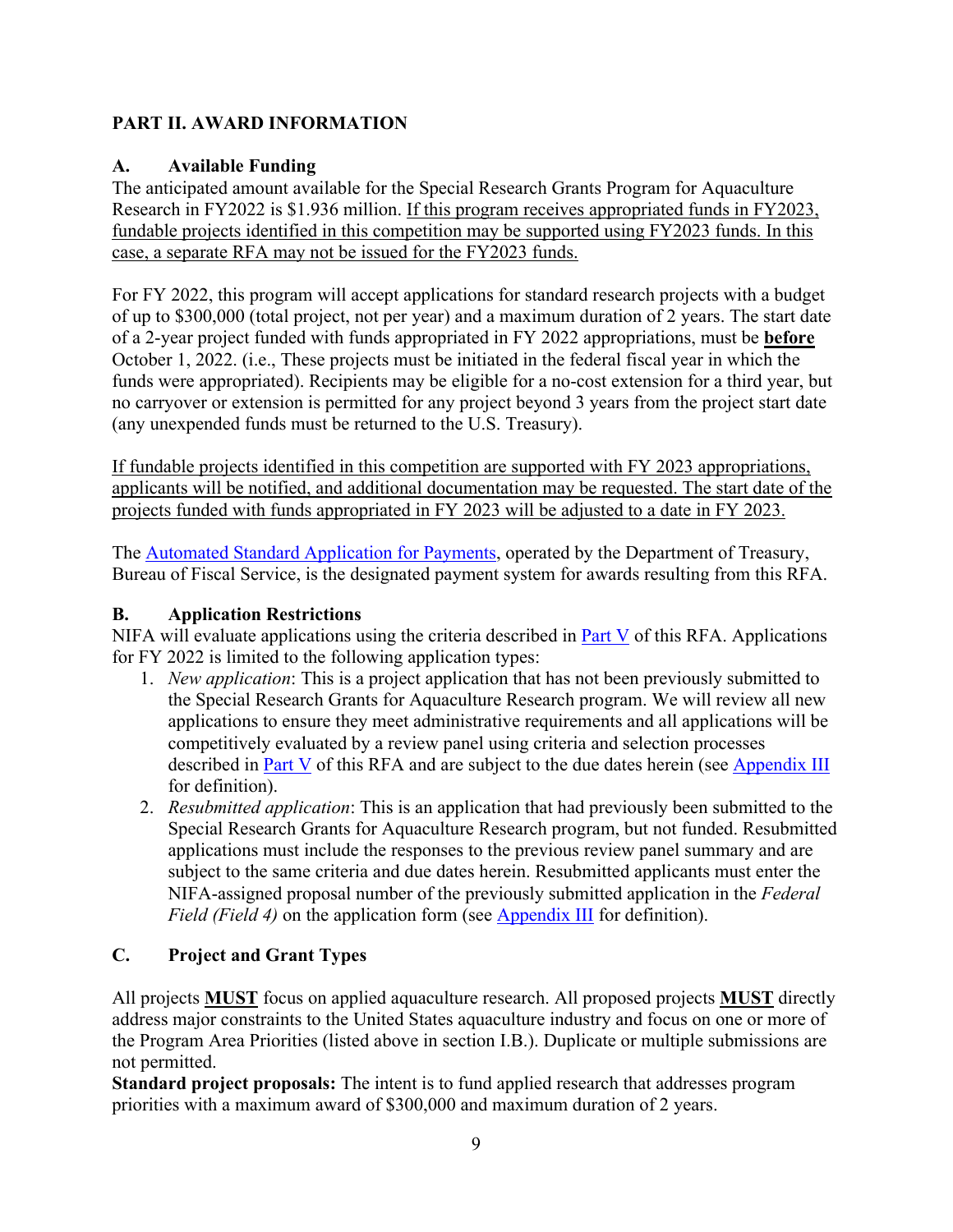#### <span id="page-9-0"></span>**D. Ethical Conduct of Funded Projects**

In accordance with sections [2, 3, and 8 of 2 CFR Part 422,](https://www.ecfr.gov/cgi-bin/text-idx?SID=3f96ab05cf1fc2d2713e5e46755e7696&mc=true&node=pt2.1.422&rgn=div5#se2.1.422_12) institutions that conduct USDAfunded extramural research must foster an atmosphere conducive to research integrity, bear primary responsibility for prevention and detection of research misconduct, and maintain and effectively communicate and train their staff regarding policies and procedures. In the event an application to NIFA results in an award, the Authorized Representative (AR) assures, through acceptance of the award that the institution will comply with the above requirements. Award recipients must, upon request, make available to NIFA the policies, procedures, and documentation to support the conduct of the training. See [Responsible and Ethical Conduct of](https://nifa.usda.gov/responsible-and-ethical-conduct-research)  [Research](https://nifa.usda.gov/responsible-and-ethical-conduct-research) for further information.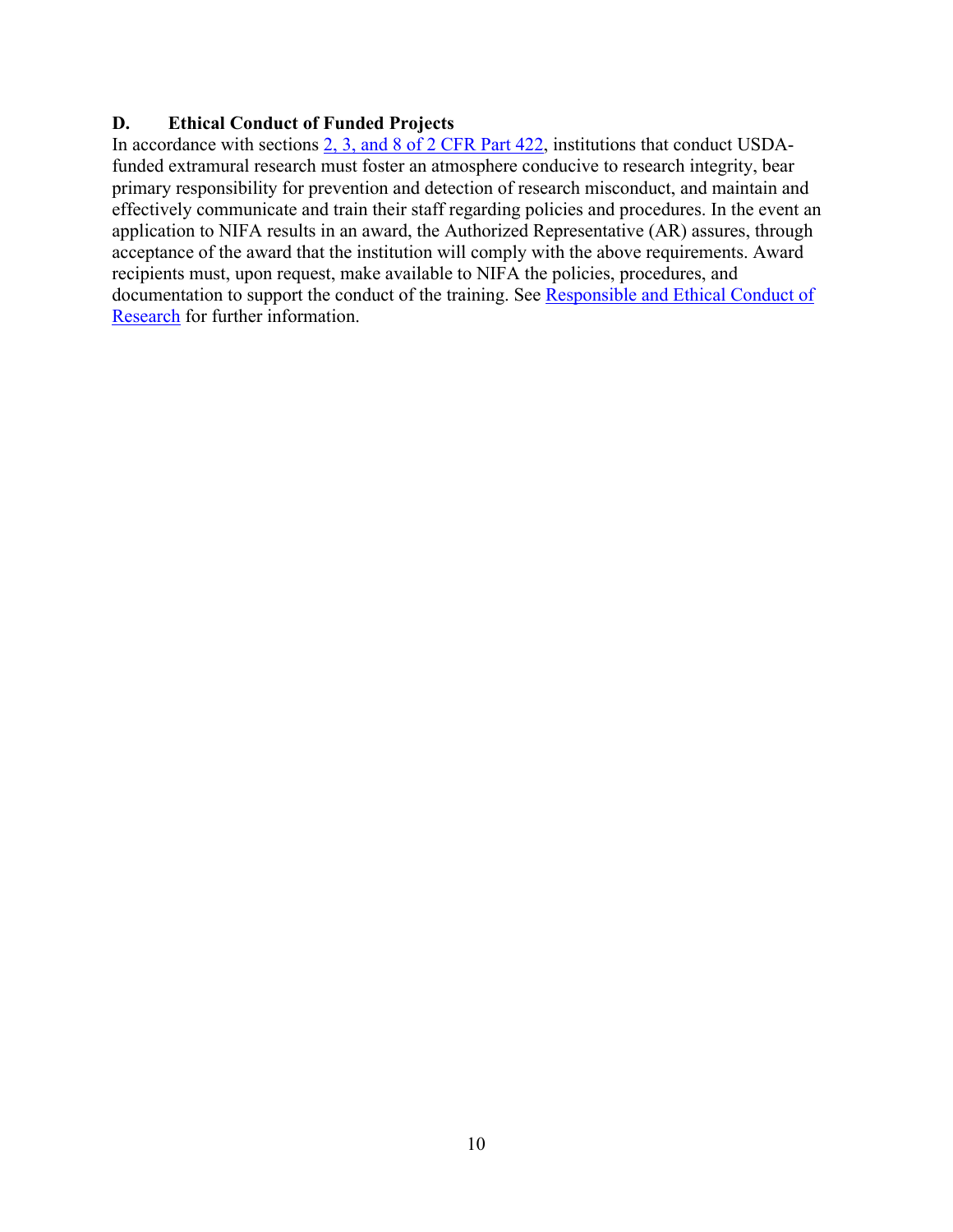## <span id="page-10-0"></span>**PART III. ELIGIBILITY INFORMATION**

#### <span id="page-10-1"></span>**A. Eligibility Requirements**

Applications may be submitted by State agricultural experiment stations, all colleges and universities, other research institutions and organizations, Federal agencies, private organizations or corporations, and individuals for the purpose of conducting research, extension, or education activities to facilitate or expand promising breakthroughs in areas of the food and agricultural sciences of importance to the United States. Failure to meet an eligibility criterion by the application deadline may result in the application being excluded from consideration or, even though an application may be reviewed, will preclude NIFA from making an award.

Applicants for the Special Research Grants Program for Aquaculture Research must meet all the requirements discussed in this RFA. Failure to meet the eligibility criteria by the application deadline may result in exclusion from consideration or, preclude NIFA from making an award. For those new to Federal financial assistance, NIFA's [Grants Overview](https://nifa.usda.gov/resource/grants-overview) provides highly recommended information about grants and other resources to help understand the Federal awards process.

*Duplicate or Multiple Submissions* – duplicate or multiple submissions is not allowed. NIFA will disqualify both applications if an applicant submits duplicate or multiple submissions. For those new to Federal financial assistance, NIFA's [Grants Overview](https://nifa.usda.gov/resource/grants-overview) provides highly recommended information about grants and other resources to help understand the Federal awards process.

## <span id="page-10-2"></span>**B. Cost Sharing or Matching**

*No Match Required* - The Special Research Grants Program for Aquaculture Research has *NO* matching requirement. NIFA will not factor matching resources into the review process as an evaluation criterion.

## <span id="page-10-3"></span>**C. Centers of Excellence**

Pursuant to [Section 7214 of the Agricultural Act of 2014 \(Pub. L. 113-79\),](https://www.govinfo.gov/content/pkg/PLAW-113publ79/html/PLAW-113publ79.htm) NIFA will recognize and prioritize COE applicants that carry out research, extension, and education activities that relate to the food and agricultural sciences. A COE is composed of one or more of the following entities that provide financial or in-kind support to the COE.

- 1. State agricultural experiment stations.
- 2. Colleges and universities.
- 3. University research foundations.
- 4. Other research institutions and organizations.
- 5. Federal agencies.
- 6. National laboratories.
- 7. Private organizations, foundations, or corporations.
- 8. Individuals; or
- 9. Any group consisting of two or more of the entities described in (1) through (8).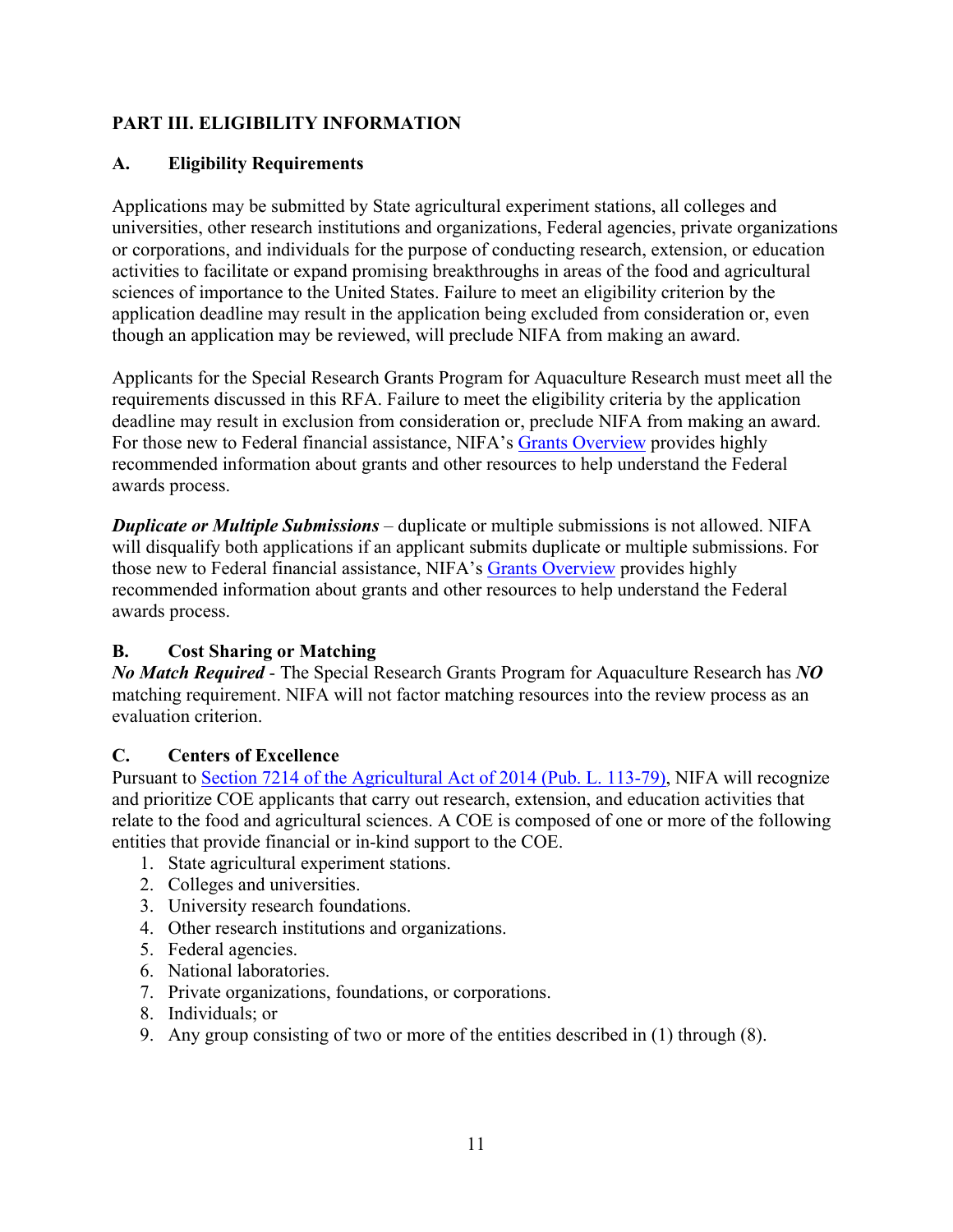## <span id="page-11-0"></span>**PART IV. APPLICATION AND SUBMISSION**

## <span id="page-11-1"></span>**A. Method of Application**

Applicants must apply to this RFA electronically; no other method or response is accepted. The electronic application for this RFA and additional resources are available on [Grants.gov](https://www.grants.gov/) and [Grants 101.](https://www.grants.gov/web/grants/learn-grants/grants-101/pre-award-phase.html/) **Table 3** provides instructions on how to obtain an electronic application. **Part III** of the NIFA Grants [Application Guide](https://nifa.usda.gov/resource/nifa-grantsgov-application-guide) contains detailed information regarding the [Grants.gov](https://www.grants.gov/) registration process. The NIFA Grants Application Guide is contained in the specific funding opportunity package or a sample of the guide can be found [here.](https://nifa.usda.gov/resource/nifa-grantsgov-application-guide) When applying for a NIFA award, it is important to reference the version of the guide that is included in the specific funding opportunity application package.

| <b>Steps</b>              | Action                                                                                                             |
|---------------------------|--------------------------------------------------------------------------------------------------------------------|
| <b>Step One: Register</b> | New Users to Grants gov must register early with Grants gov prior to<br>submitting an application (Register Here). |
| <b>Step Two:</b>          | Download and Install Adobe Reader (see Adobe Software Compatibility                                                |
| <b>Download Adobe</b>     | for basic system requirements).                                                                                    |
| <b>Step Three: Find</b>   | Using this funding opportunity number USDA-NIFA-SRGP-009105                                                        |
| <b>Application</b>        | search for application here: Opportunity Package.                                                                  |
| <b>Step Four: Assess</b>  | Contact an AR prior to starting an application to assess the organization's                                        |
| <b>Readiness</b>          | readiness to submit an electronic application.                                                                     |

## <span id="page-11-3"></span>**Table 3.** Steps to Obtain Application Materials

## <span id="page-11-4"></span>**Table 4**: Help and Resources

| <b>Grants.gov Support</b>                        | NIFA Support                                 |
|--------------------------------------------------|----------------------------------------------|
| <b>Grants.gov Online Support</b>                 | Email: grantapplicationquestions@usda.gov    |
| Telephone support: 800-518-4726 Toll-Free        |                                              |
| or 606-545-5035                                  | Key Information: Business hours: Monday thru |
| Email support: $support(\mathcal{Q})$ grants.gov | Friday, 7a.m. – 5p.m. ET, except federal     |
| Self-service customer-based support:             | holidays                                     |
| <b>Grants.gov</b> iPortal                        |                                              |
| grantapplicationquestions@usda.gov               |                                              |
| Key Information: Customer service business       |                                              |
| Hours 24/7, except federal holidays.             |                                              |

# <span id="page-11-2"></span>**B. Content and Form of the Application**

The application guide is part of the corresponding application package for this RFA. The RFA overrides the application guide if there is a discrepancy between the two documents. NIFA will accept subsequent submissions to an application until the application deadline. However, applicants that do not meet the application requirements, to include partial applications, risk being excluded from NIFA's review. NIFA will assign a proposal number to all applications that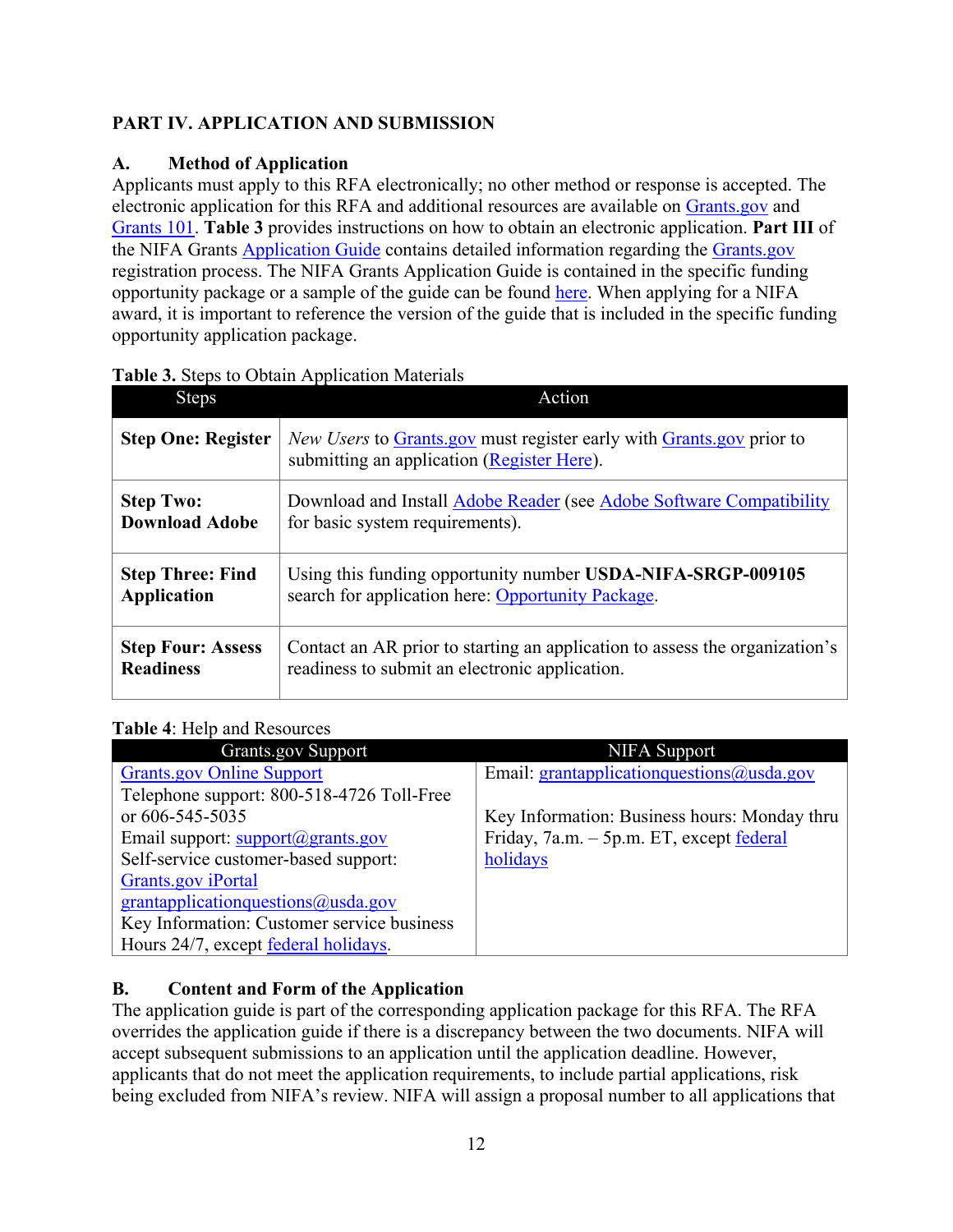meet the requirements of this RFA. Applicants must refer to the proposal number when corresponding with NIFA. **Table 5** outlines other key instructions for applicants.

| Instruction                                                                                                                                         | References<br>(All references are to the Application<br>Guide) |
|-----------------------------------------------------------------------------------------------------------------------------------------------------|----------------------------------------------------------------|
| Attachments must be in a portable document<br>format (PDF) format.                                                                                  | Part IV                                                        |
| Check the manifest of submitted files to verify<br>attachments are in the correct format.                                                           | Part IV                                                        |
| Conduct an administrative review of the<br>application before submission.                                                                           | Part IV                                                        |
| Follow the submission instructions.                                                                                                                 | Part V                                                         |
| Provide an accurate email address, where<br>designated, on the SF-424 R&R.                                                                          | Part V                                                         |
| Contact the Grants gov helpdesk for technical<br>support and keep a record of the<br>correspondence.                                                | N/A                                                            |
| Contact NIFA if applicant does not receive<br>correspondence from NIFA regarding an<br>application within $30$ days of the application<br>deadline. | N/A                                                            |

#### <span id="page-12-0"></span>**Table 5**: Key Application Instructions

*SF 424 R&R Cover Sheet*. See **Part V** of the [Application Guide](https://nifa.usda.gov/resource/nifa-grantsgov-application-guide) for the required certifications and assurances.

#### *SF 424 R&R Project/Performance Site Location(s)*. See **Part V** of the **Application Guide**.

#### *R&R Other Project Information Form*. See **Part V** of the **Application Guide**.

- 1. Field 7. Project Summary (PS)/Abstract. The PS must show how the project goals align with the priorities of the Special Research Grants for Aquaculture Research program. See Part V of the Application Guide for instructions and suggested templates.
- 2. Field 8. Project Narrative (PN). The PN must not exceed **15** *1.5 spaced* pages of written text including figures and tables (the font size for tables should be no smaller than 11 points, Times New Roman). The page limits outlined here ensure fair and equitable competition. Appendices to the PN (e.g., letters of support) are allowed if they are directly germane to the proposed project and will not count against the page limit. Do not add appendices to circumvent the page limit. The PN must include all the following: a. Introduction;
	- i. Include a clear statement of the long-term goal(s) of the proposed project.
	- ii. Summarize the body of knowledge that substantiates the need for the proposed project.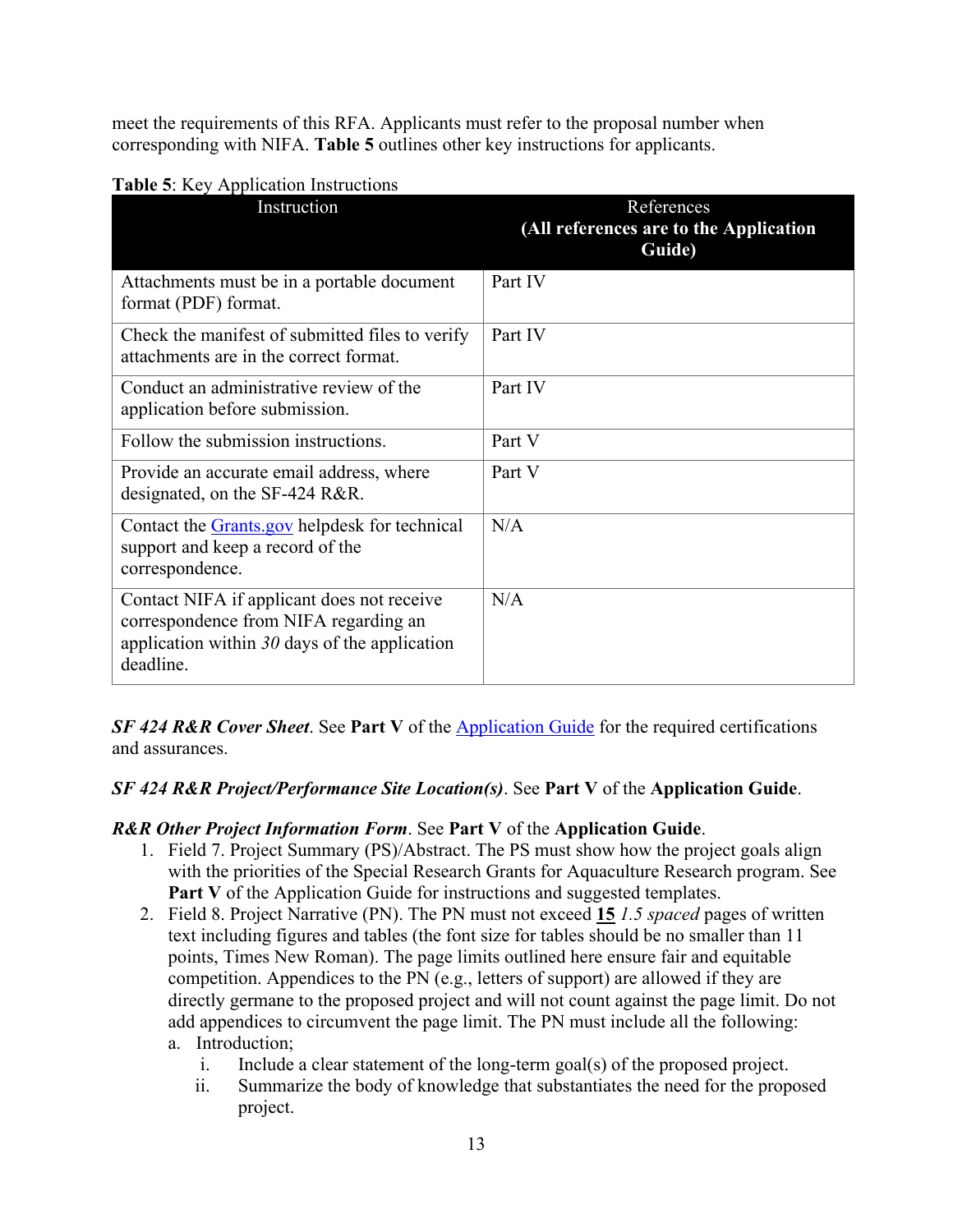- iii. Include preliminary data/information pertinent to the proposed project. All works cited should be referenced.
- b. Rational and significance;
	- i. Present the rationale behind the proposed project and reasons for performing the work at the proposing institution;
	- ii. Describe the specific relationship of the proposed project to the Program Area Priorities, and state which of the five Program Area Priorities the proposal is primarily addressing. Applications that do not address at least one Program Area Priority will not be reviewed;
	- iii. Clearly document the expected improvement in and sustainability of the United States aquaculture industry;
	- iv. Estimate the magnitude of the issues and their relevance to stakeholders and to ongoing state-federal food and agricultural research, education, and extension programs; and
	- v. Document the role of stakeholders and indicate the amount of industry participation in problem identification, planning, implementation, and evaluation as appropriate.
- c. Objectives;
- d. Approach;
	- i. The activities proposed or problems being addressed must be clearly stated and the approaches applied must be clearly described. Specifically, this section must include:
		- 1) A description of the activities proposed and the sequence in which the activities are to be performed;
		- 2) A description of the activities proposed and the sequence in which the activities are to be performed;
		- 3) Methods to be used in carrying out the proposed project, including the feasibility of the methods and the role and qualification of project partner(s);
		- 4) Expected outcomes;
		- 5) Means by which results will be analyzed, assessed, or interpreted;
		- 6) How results or products will be used;
		- 7) Plans to communicate results to stakeholders and the public (e.g., extension, technology transfer, education activities, workshops) that articulate how the research results will be transferred to end-users outside of direct scientific peers;
		- 8) How this specific research project will advance aquaculture production in the United States in the short or medium term (1-5 years after the grant ends).
		- 9) How the impacts will be evaluated and reported (a logic model is suggested to accomplish this);
		- 10) If undergraduate, graduate students, and post-doctoral research fellows are included, how they will be actively engaged in the research;
		- 11) Pitfalls that may be encountered;
		- 12) A full explanation of any materials, procedures, situations, or activities related to the project that may be hazardous to personnel, along with an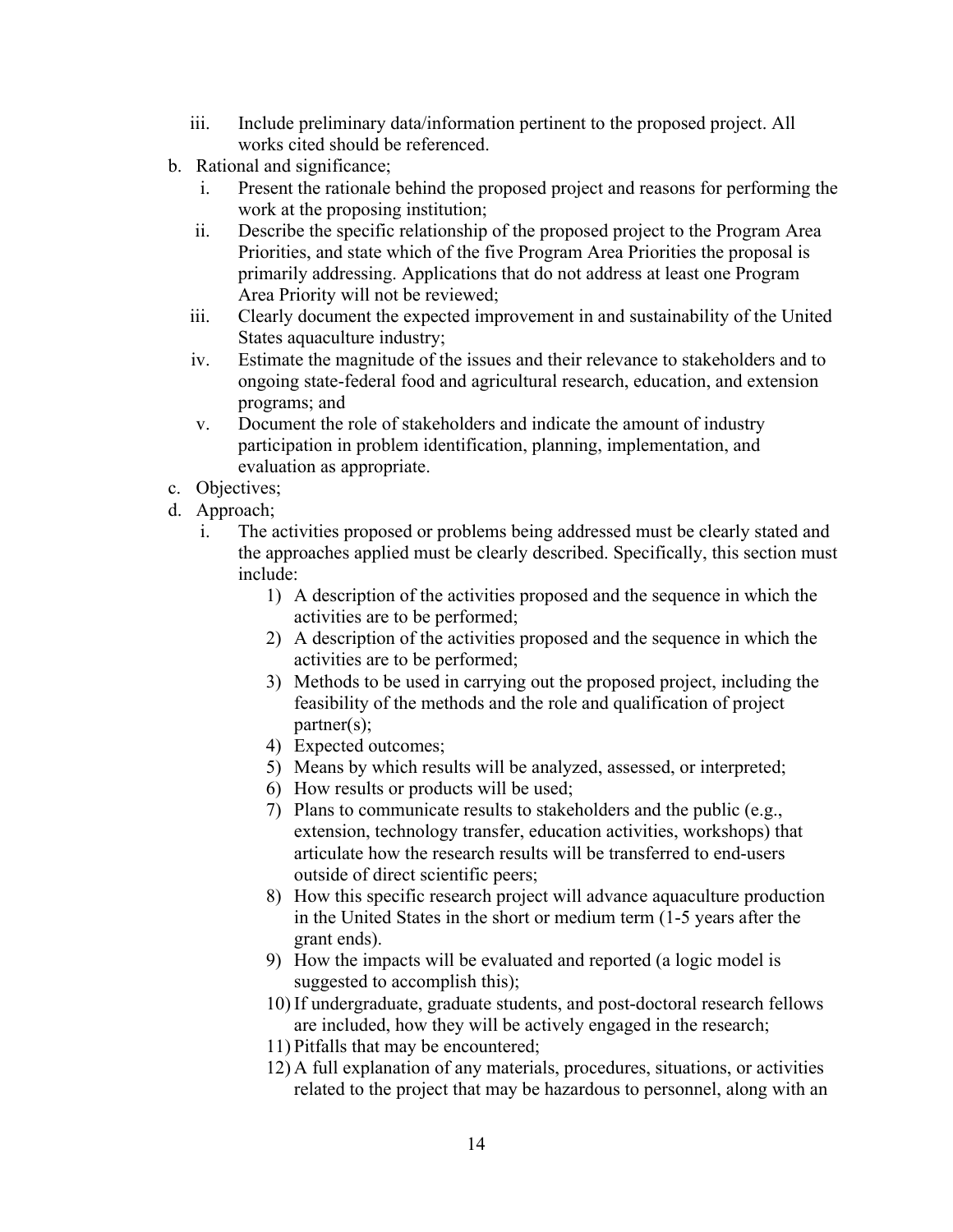outline or precautions to be exercised to avoid or mitigate the effects of such hazards and;

- e. Project timeline;
- f. Cooperation and institutional involvement;
- g. Data management plan (DMP);
- h. Logic model (recommended);
- i. Centers of Excellence Justification (optional); Applicants requesting consideration of COE status must include their justification at the end of their Project Narratives and within the page limits provided for the project narratives; and
- j. Response to previous review: The response to previous review must not exceed 1 *1.5 spaced* page. This does not count towards the page limit for the PN.
- 3. Field 12, Add Other Attachments. See **Part V** of the Application Guide.

**R&R Senior/Key Person Profile (Expanded). See Part V** of the **Application Guide** for profile requirements, details about the biographical sketch, and suggested support templates.

*R&R Personal Data*. This information is voluntary and is not a precondition of award (see **Part V** of the **Application Guide**).

## *R&R Budget*. See **Part V** of the **Application Guide**.

1. Indirect costs (IDC) – See Part IV  $\S$  C of this RFA for funding restrictions regarding indirect cost, and **Part V** of the **Application Guide** for additional information.

*Data Management Plan.* A DMP is required for this program. Applicants should clearly articulate how the project director (PD) and co-PDs plan to manage and disseminate the data generated by the project. The DMP will be considered during the merit review process (see [Part](#page-17-0)  [V § B](#page-17-0) of this RFA, [NIFA's Data Management Plan\)](https://nifa.usda.gov/resource/data-management-plan-nifa-funded-research-projects). If you need help in preparing a data management plan or have questions about what constitutes a data management plan for this role (including questions about data privacy, etc.), please contact the NIFA program contacts listed at the end of this RFA.

#### *Supplemental Information Form*. See **Part V** of the **Application Guide**.

- 1. Field 2. Program to which the applicant is applying. Enter the program name (*Special Research Grants program for Aquaculture Research*) and the program code (*AQUA*). Accurate entry is critical.
- 2. Field 8. Conflict of Interest List. See **Part V** of the Application Guide.

*Representations Regarding Felony Conviction and Tax Delinquent Status for Corporate Applicants*. This is required for corporate applicants. See **Part VI § 2** of the **Application Guide** for a description of the term, "corporation."

## <span id="page-14-0"></span>**C. Funding Restrictions**

*Indirect Cost (IDC) not to exceed 30 percent of Total Federal Funds Awarded (TFFA) of the recipient*. Section 1462(a) and (c) of the National Agricultural Research, Extension, and [Teaching Policy Act of 1977 \(NARETPA\)](https://nifa.usda.gov/sites/default/files/resource/nar77.pdf) limits IDC for the overall award to 30 percent of Total Federal Funds Awarded (TFFA) under a research, education, or extension grant. The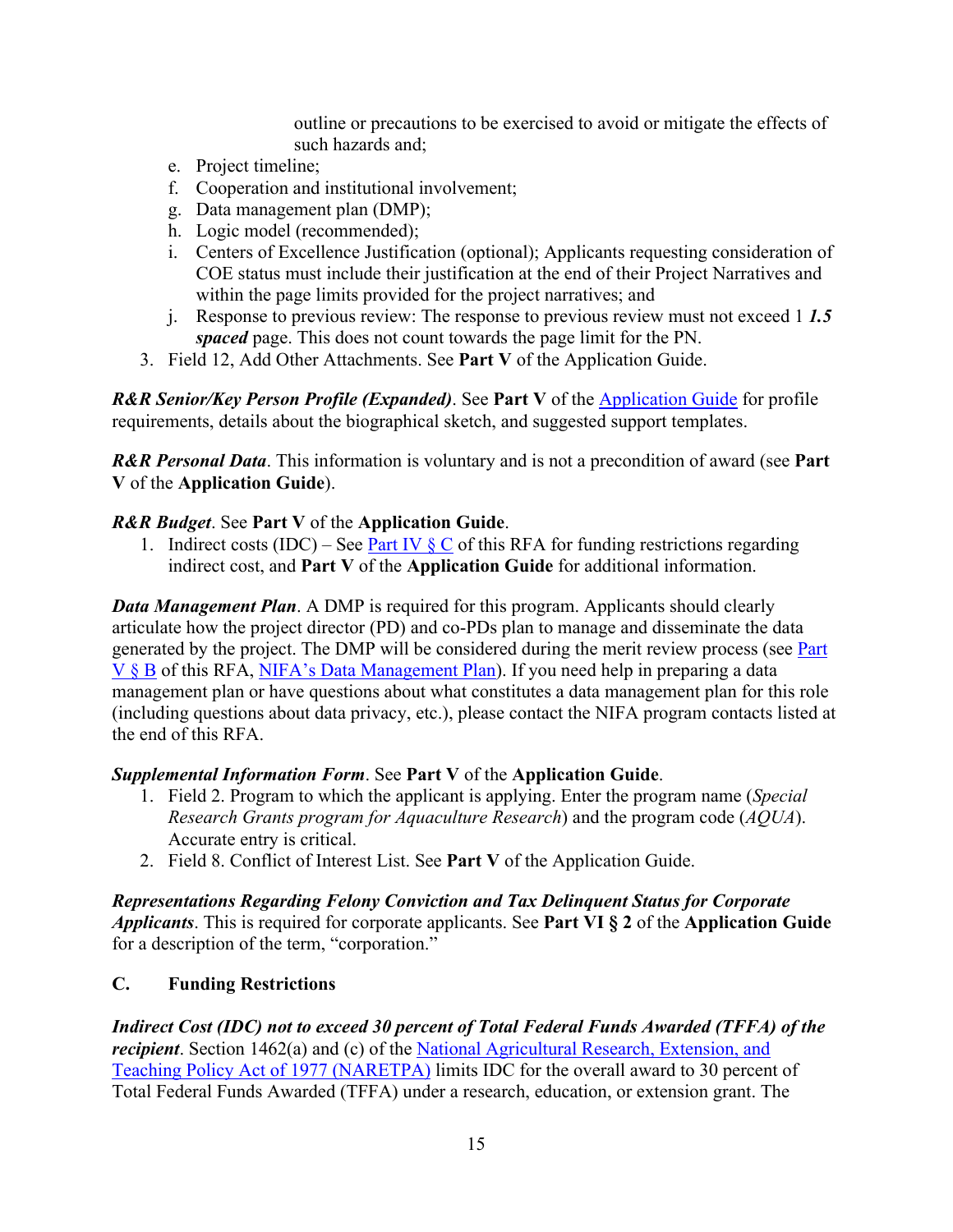maximum IDC rate allowed under the award is determined by calculating the amount of IDC using:

- 1. the sum of an institution's negotiated indirect cost rate and the indirect cost rate charged by sub-awardees, if any; or
- 2. 30 percent of TFFA.

The maximum allowable IDC rate under the award, including the IDC charged by the subawardee(s), if any, is the lesser of the two rates.

If the result of number one is the lesser of the two rates, the grant recipient is allowed to charge the negotiated IDC rate on the prime award and the sub-award(s), if any. Any sub-awards would be subject to the sub-awardee's negotiated IDC rate. The sub-awardee may charge its negotiated IDC rate on its portion of the award, provided the sum of the IDC rate charged under the award by the prime awardee and the sub-awardee(s) does not exceed 30 percent of the TFFA.

If the result of number two is the lesser of the two rates, then the maximum IDC rate allowed for the overall award, including any sub-award(s), is limited to 30 percent of the TFFA. That is, the IDC of the prime awardee plus the sum of the IDC charged by the sub-awardee(s), if any, may not exceed 30 percent of the TFFA.

In the event of an award, the prime awardee is responsible for ensuring the maximum indirect cost allowed for the award is not exceeded when combining IDC for the Federal portion (i.e., prime and sub-awardee(s)) and any applicable cost-sharing (see  $7$  CFR 3430.52(b)). Amounts exceeding the maximum allowable IDC are considered unallowable. See sections [408](https://www.ecfr.gov/cgi-bin/text-idx?SID=99b0d2f1cf782a71783f992ece47bb5a&mc=true&node=pt2.1.200&rgn=div5#se2.1.200_1408) and [410](https://www.ecfr.gov/cgi-bin/text-idx?SID=99b0d2f1cf782a71783f992ece47bb5a&mc=true&node=pt2.1.200&rgn=div5#se2.1.200_1410) of [2 CFR 200.](https://www.ecfr.gov/cgi-bin/text-idx?SID=99b0d2f1cf782a71783f992ece47bb5a&mc=true&node=pt2.1.200&rgn=div5) 

Successful applicants must not use grant funds awarded under the authority of this RFA to renovate or refurbish research, education, or extension space; purchase or install fixed equipment in such space; or to plan, repair, rehabilitate, acquire, or construct buildings or facilities.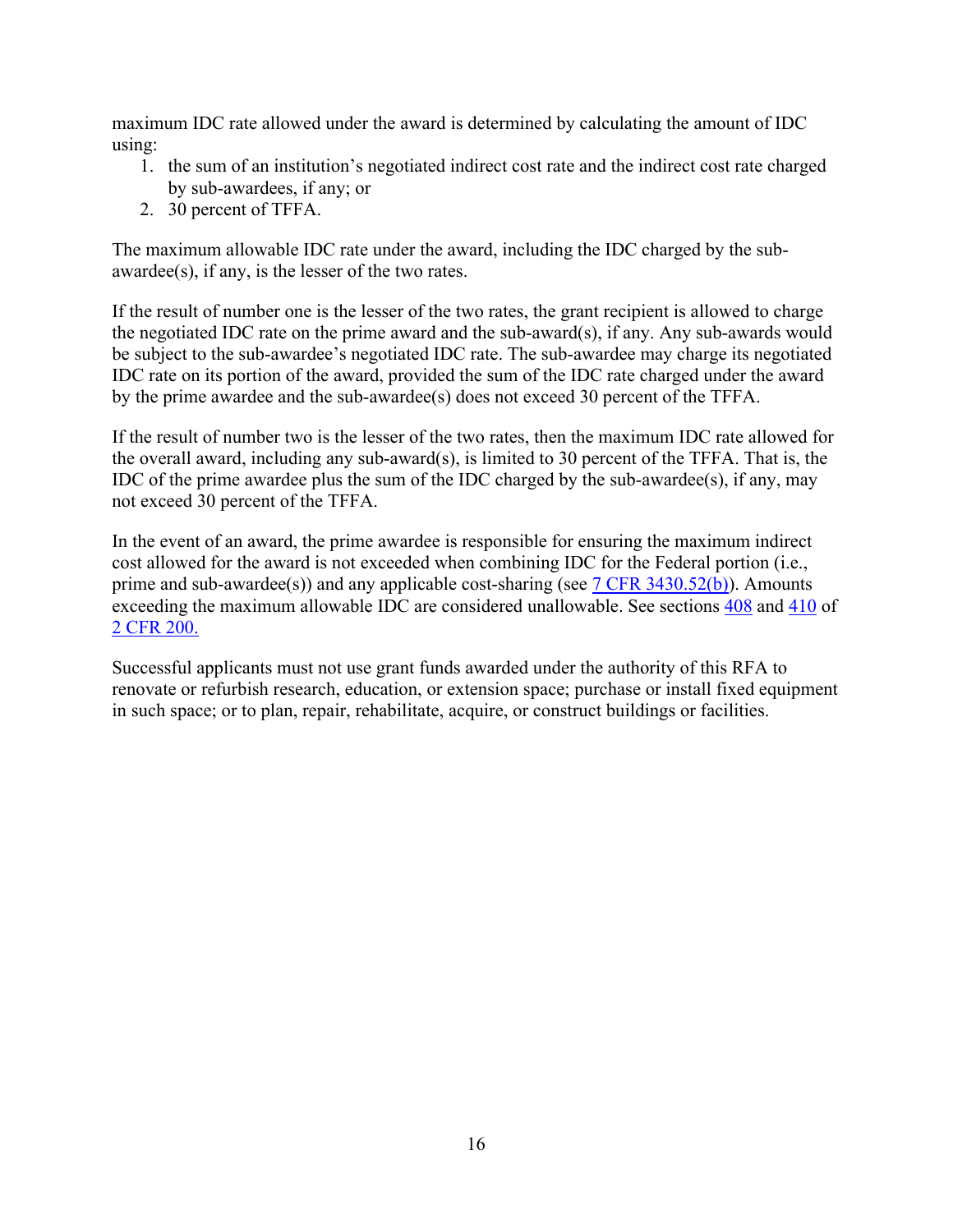## <span id="page-16-0"></span>**PART V. APPLICATION REVIEW REQUIREMENTS**

## <span id="page-16-1"></span>**A. NIFA's Evaluation Process**

NIFA evaluates each application in a two-part process. First, we screen each application to ensure that it meets the administrative requirements set forth in this RFA. All administrative requirements must be met in order for the application to proceed to the next level of review. Second, a scientific peer-review process will be used to technically evaluate applications that have met the administrative requirements using a review panel **(see** [NIFA Peer Review Process\)](https://nifa.usda.gov/sites/default/files/resource/NIFA-Peer-Review-Process-for-Competitive-Grant-Applications_0.pdf).

#### **Scientific Peer Review Process:**

NIFA selects reviewers for the review panel based upon their training and experience in relevant scientific, extension, or education fields, taking into account the following factors:

- 1. the level of relevant formal scientific, technical education, or extension experience of the individual, as well as the extent to which an individual is engaged in relevant research, education, or extension activities.
- 2. the need to include experts from various areas of specialization within relevant scientific, education, or extension fields.
- 3. the need to include other experts (e.g., producers, range or forest managers/operators, researchers, public health practitioners, educators, consumers, and commercial reviews) who can assess relevance of the applications to targeted audiences and to program needs.
- 4. the need to include experts from a variety of organizational types (e.g., colleges, universities, industry, state and Federal agencies, and private profit and non-profit organizations) and geographic locations.
- 5. the need to maintain a balanced composition with regard to minority and female representation and an equitable age distribution; and
- 6. the need to include reviewers who can judge the effective usefulness of each application to producers and the general public.

After each peer review panel has completed its deliberations, the responsible program staff of NIFA will recommend that your project is either approved for support from currently available funds or declined due to insufficient funds or unfavorable review.

NIFA reserves the right to negotiate with the PD and/or the submitting organization or institution regarding project revisions (e.g., reductions in the scope of work, funding level, period, or method of support) prior to recommending any project for funding.

After the review process has been completed, NIFA sends copies of reviews, *not* including the identity of reviewers, and a summary (if applicable) of the review panel comments to the PD.

*Conflicts of interest*. NIFA takes extreme care to prevent any actual or perceived conflicts of interest that may influence the review or evaluation (see [NIFA Peer Review Process for](https://nifa.usda.gov/resource/nifa-peer-review-process-competitive-grant-applications)  [Competitive Grant Applications\)](https://nifa.usda.gov/resource/nifa-peer-review-process-competitive-grant-applications).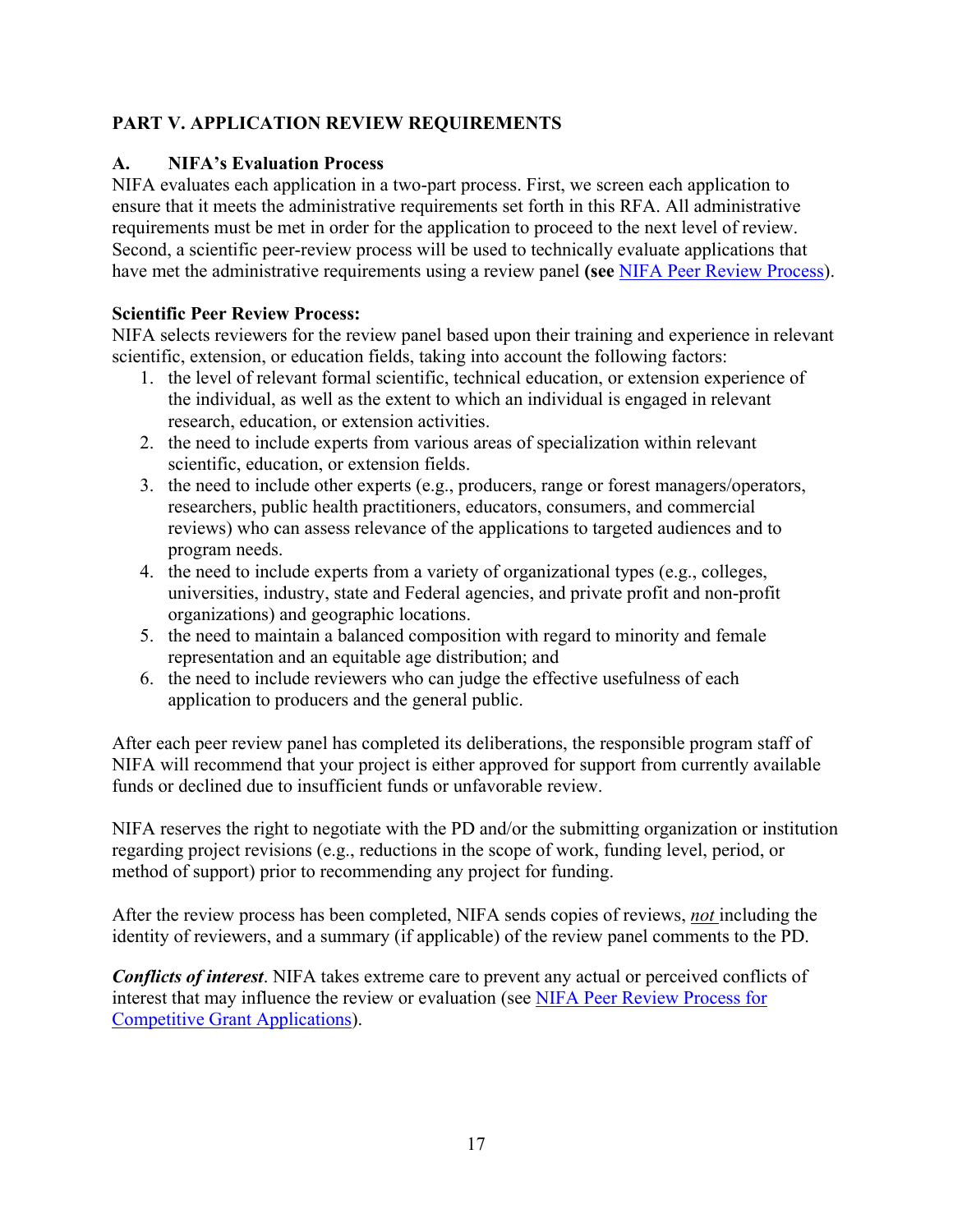#### <span id="page-17-0"></span>**B. Evaluation Criteria**

A reviewer's written evaluation entails two levels of assessment. First, the reviewer summarizes how well the application addressed each evaluation criterion. After the application has been assessed for strengths and weaknesses of each criterion, the reviewer then evaluates the overall likelihood that the project will have significant outcome and impact. These written reviews are used to begin panel discussions with other reviewers serving on the peer review panel. Through these discussions, peer review panelists come to consensus on the final rating and ranking of proposals. For a complete description of NIFA's peer review process see [NIFA Peer Review](https://nifa.usda.gov/resource/nifa-peer-review-process-competitive-grant-applications)  [Process for Competitive Grant Applications.](https://nifa.usda.gov/resource/nifa-peer-review-process-competitive-grant-applications)

NIFA will use the following criteria (weighted equally) to evaluate this RFA:

- 1. **Proposal Relevance and Effectiveness** This ascertains if the proposed work: is applied research directed toward at least one of the five Program Area Priorities identified in this RFA; directly addresses major constraints that currently limit development and progress of domestic aquaculture; clearly states how the research results or technology will be transferred to end-users outside of direct scientific peers; and how it will accelerate United States aquaculture industry development, by increasing production or profitability, in the short- or medium-term (1-5 years after the grant ends).
- 2. **Technical/Scientific Merit** This assesses: whether the approach is technically sound and innovative; whether there are clear project goals and objectives; if preliminary data support the demonstration of feasibility; if the methods are appropriate and the proposal includes all components necessary to achieve goals and objectives; if the proposal includes a concrete, unambiguous, specific desired outcome for domestic aquaculture and has a high probability of achieving that outcome; if the proposal includes a way to objectively determine its success at achieving its outcomes, and if the proposal includes a detailed description of plans for data management and retention.
- 3. **Overall Qualifications of Applicants** This ascertains whether the applicant and others on the team possess: the necessary education, experience, and training; a demonstrated record of successful technology transfer to end-users outside of direct scientific peers; and the facilities and resources to accomplish the project. This includes applicant's record of achievement with previous funding, as well as the qualifications of project partners. If the proposal includes the use of outside consultants not yet identified, this criterion includes how clearly the selection factors for the outside consultants are set out, and the expected qualifications of the consultants based on those selection factors.

For proposals reviewed meritoriously, all budget and budget justification documents will be analyzed by program and grants management staff for appropriateness of the costs proposed.

## <span id="page-17-1"></span>**C. Centers of Excellence**

In addition to evaluating applicants using the criterion listed in **Part V**  $\S$  **B** of this RFA, NIFA will use the COE standards described in this RFA to evaluate applicants that rank highly meritorious and requested to be considered as a COE. In instances where applicants are found to be equally meritorious with the application of a non-COE applicant, NIFA will prioritize the COE applicant meeting the COE criteria. NIFA will effectively use the COE prioritization as a "tie breaker." Applicants that rank highly meritorious but who did not request consideration as a COE or who are not deemed to have met the COE standards may still receive funding.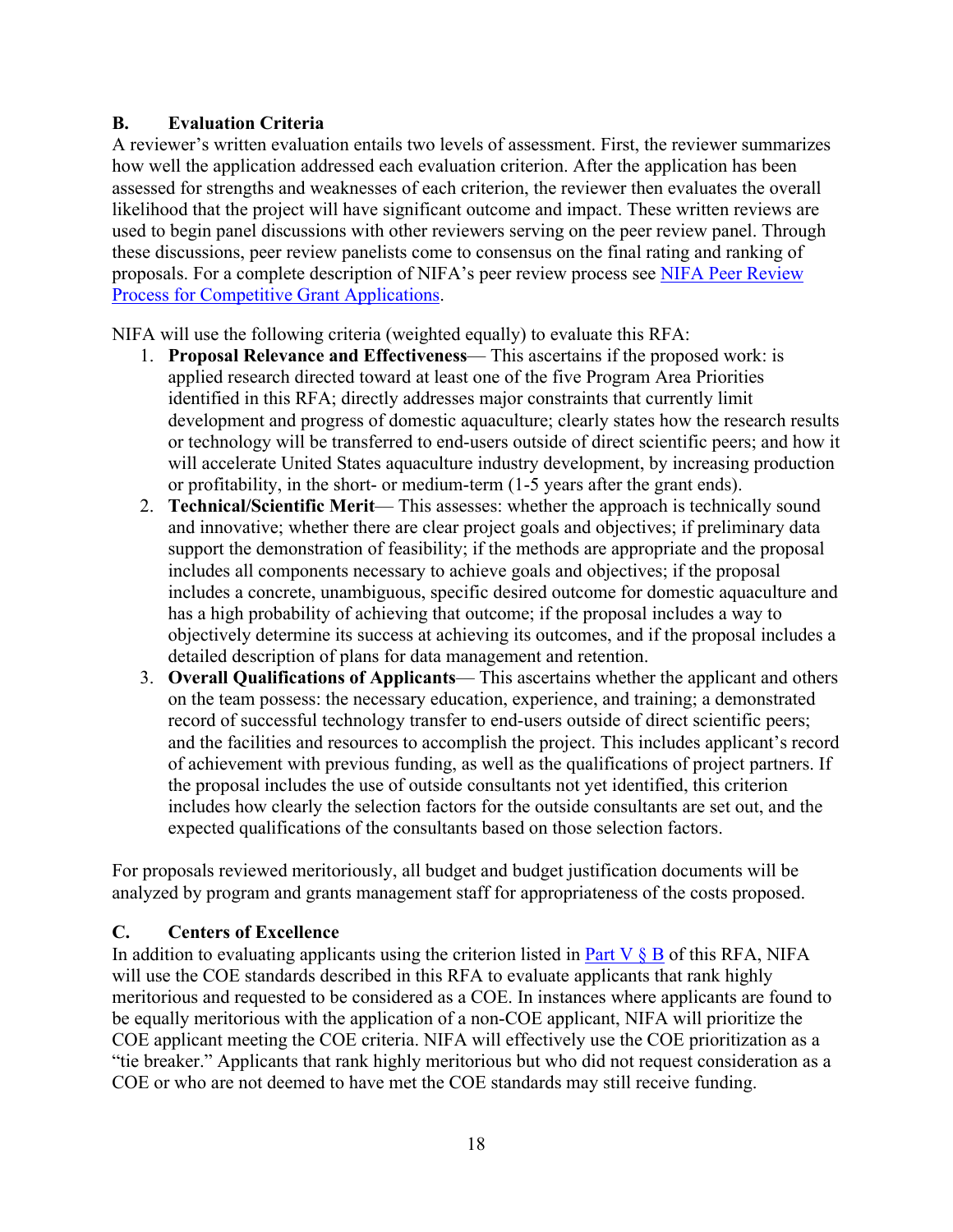Applicants that meet the COE requirements will have the COE designation in their notice of award. Entities recognized as COE will maintain that distinction for the duration of their period of performance or as identified in the terms and conditions of that award.

## <span id="page-18-0"></span>**D. Organizational Management Information**

Applicants must submit specific management information relating to an applicant prior to an award and update the information as needed. Applicants may only have to update their information if they had previously provided the information under this or another NIFA program. NIFA provides the requisite forms during the pre-award process. Although an applicant may be eligible for award under this program, there are factors that may exclude an applicant from receiving federal financial and nonfinancial assistance and benefits under this program (e.g., debarment or suspension of an individual, or a determination that an applicant is not responsible).

## <span id="page-18-1"></span>**E. Application Disposition**

An application may be withdrawn at any time before a final funding decision is made regarding the application. Each application that is not selected for funding, including those that are withdrawn, will be retained by the NIFA Aquaculture Research Program for a period of three years.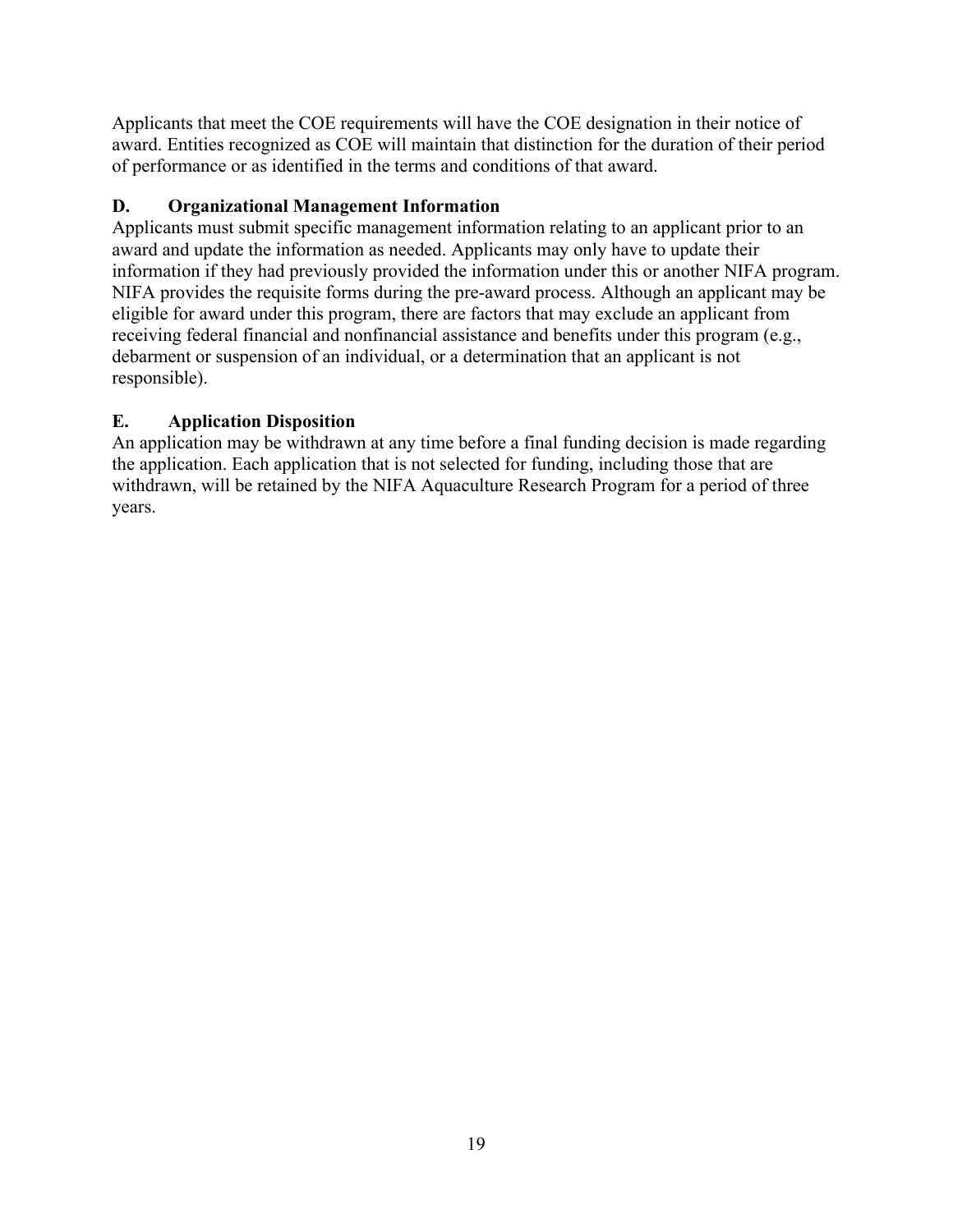## <span id="page-19-0"></span>**PART VI. AWARD ADMINISTRATION**

## <span id="page-19-1"></span>**A. General**

Within the limit of funds authorized, the NIFA awarding official will make grants to responsible and eligible applicants whose applications are judged most meritorious under the procedures set forth in this RFA. The date specified by the NIFA awarding official as the effective date of the grant must be no later than September 30 of the federal fiscal year in which the project is approved for support and funds are appropriated for such purpose, unless otherwise permitted by law. The project need not be initiated on the grant effective date, but as soon thereafter as practical so that project goals may be attained within the funded project period. All funds granted by NIFA under this RFA may be used only for the purpose for which they are granted in accordance with the approved application and budget, regulations, terms and conditions of the award, applicable federal cost principles, USDA assistance regulations, and [NIFA General](https://www.ecfr.gov/cgi-bin/text-idx?SID=1a74011311d649ff6313ca273791b131&mc=true&node=pt7.15.3430&rgn=div5)  [Awards Administration Provisions, 7 CFR Part 3430, subparts A through E.](https://www.ecfr.gov/cgi-bin/text-idx?SID=1a74011311d649ff6313ca273791b131&mc=true&node=pt7.15.3430&rgn=div5) A recipient of a grant under this subsection shall submit to the Secretary on an annual basis a report describing the results of the research, extension, or education activity and the merit of the results.

*Award Notice*. The award document will provide pertinent instructions and information as described in [2 CFR 200.211](https://www.ecfr.gov/cgi-bin/retrieveECFR?gp=&SID=c44a1f8f16917d78ba5ba676eac5fdc3&mc=true&r=SECTION&n=se2.1.200_1211) (see [NIFA's Terms and Conditions\)](https://nifa.usda.gov/terms-and-conditions).

#### <span id="page-19-2"></span>**B. Administrative and National Policy Requirements**

Several federal statutes and regulations apply to grant applications and the projects outlined in this RFA (some are listed here: [Federal Regulations\)](https://nifa.usda.gov/federal-regulations). Unless specifically noted by statue or award-specific requirements, [NIFA Policy Guide](https://nifa.usda.gov/policy-guide) applies to all NIFA awards.

#### <span id="page-19-3"></span>**C. Expected Program Outputs and Reporting Requirements**

The output and reporting requirements are included in the award terms and conditions (see <https://nifa.usda.gov/terms-and-conditions> for information about NIFA award terms). If there are any program- or award-specific award terms, they will be identified in the award.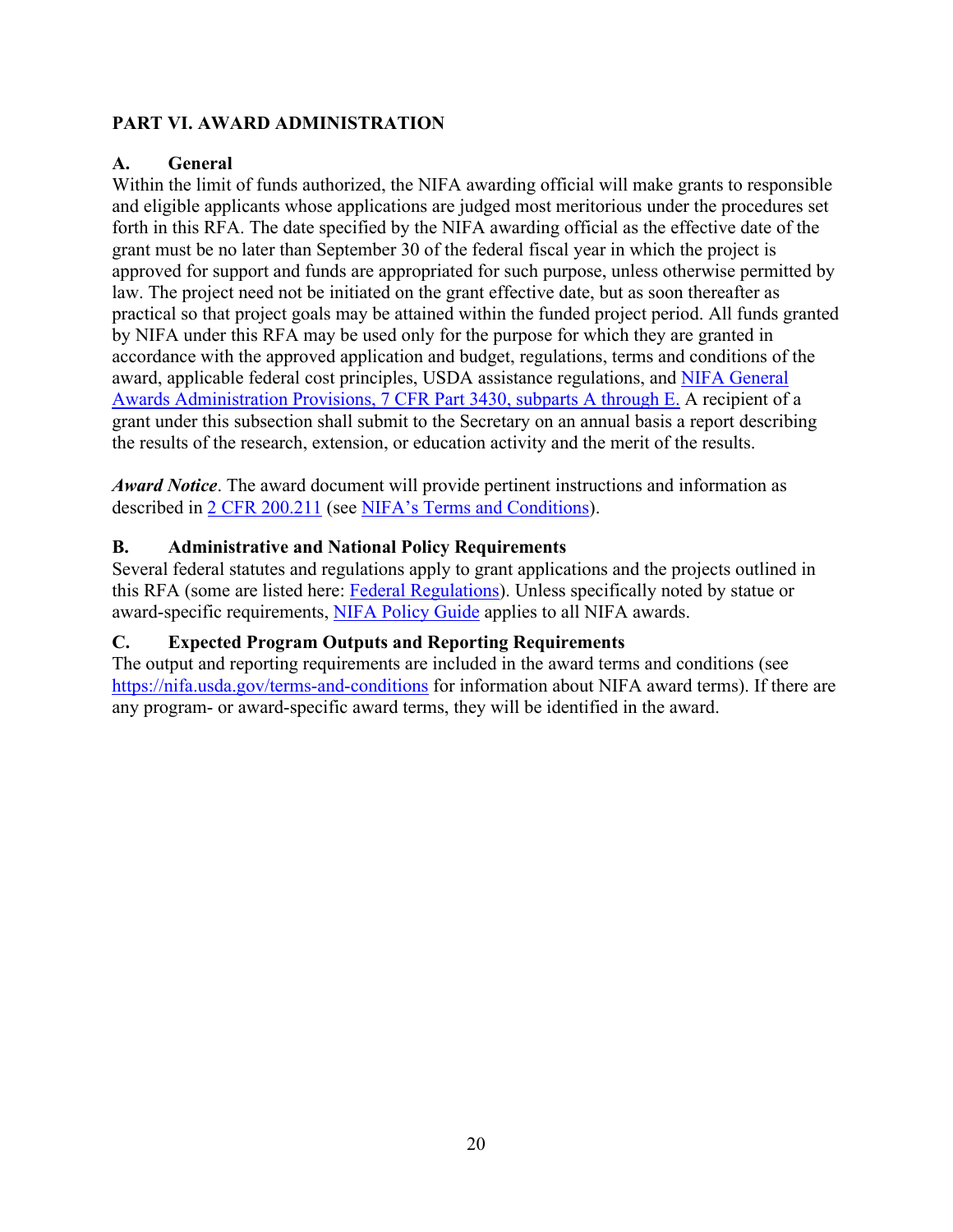## <span id="page-20-0"></span>**PART VII. OTHER INFORMATION**

## <span id="page-20-1"></span>**A. Use of Funds and Changes in Budget**

*Delegation of fiscal responsibility.* Unless the terms and conditions of the award state otherwise, awardees may not in whole or in part delegate or transfer to another person, institution, or organization the responsibility for use or expenditure of award funds.

*Changes in Budget or Project Plans*. In accordance with [2 CFR 200.308,](https://www.ecfr.gov/cgi-bin/text-idx?SID=3af89506559b05297e7d0334cb283e24&mc=true&node=se2.1.200_1308&rgn=div8) awardees must request prior approval from NIFA for the following program or budget-related reasons (the awardee is subject to the terms and conditions identified in the award):

- 1. Change in the scope or the objective of the project or program without prior written approval (even if there is no associated budget revision requiring).
- 2. Change in a key person specified in the application or the federal award.
- 3. Disengagement from the project for more than three months, or a 25 percent reduction in time devoted to the project.
- 4. Inclusion of costs that require prior approval in accordance with [2 CFR 200 Subpart E](https://www.ecfr.gov/cgi-bin/text-idx?SID=dc069d42776cd3451f66232d56026057&mc=true&node=pt2.1.200&rgn=div5#sp2.1.200.e)  [\(Cost Principles\),](https://www.ecfr.gov/cgi-bin/text-idx?SID=dc069d42776cd3451f66232d56026057&mc=true&node=pt2.1.200&rgn=div5#sp2.1.200.e) or [45 CFR Part 75 Appendix IX,](https://www.ecfr.gov/cgi-bin/text-idx?node=pt45.1.75#ap45.1.75_1521.ix) [\(Principles for Determining Costs](https://www.ecfr.gov/cgi-bin/text-idx?node=pt45.1.75#ap45.1.75_1521.ix)  [Applicable to Research and Development under Awards and Contracts with Hospitals\)](https://www.ecfr.gov/cgi-bin/text-idx?node=pt45.1.75#ap45.1.75_1521.ix), or [48 CFR,](https://www.ecfr.gov/cgi-bin/text-idx?SID=4d9d83a5cef52c19c5ff83421fa48a4b&mc=true&tpl=/ecfrbrowse/Title48/48tab_02.tpl) unless waived by the federal awarding agency,
- 5. [48 CFR Part 31, Contract Cost Principles and Procedures;](https://www.ecfr.gov/cgi-bin/text-idx?SID=4d9d83a5cef52c19c5ff83421fa48a4b&mc=true&node=pt48.1.31&rgn=div5)
- 6. Transfer of funds budgeted for participant support costs to other categories of expense [\(2 CFR 200.456 Participant support costs\)](https://www.ecfr.gov/cgi-bin/text-idx?SID=875f7422535a157681c65d5ff44deb32&mc=true&node=pt2.1.200&rgn=div5#se2.1.200_1456);
- 7. Sub-awarding, transferring or contracting out of any work under a federal award, including fixed amount sub-awards (see [2 CFR 200.333, Fixed Amount Sub-awards\)](https://www.ecfr.gov/cgi-bin/text-idx?SID=9eaf9554e1f32bf0d83aca55646e9b7e&mc=true&node=pt2.1.200&rgn=div5#se2.1.200_1333), unless described in the application and funded in the approved federal awards. This provision does not apply to the acquisition of supplies, material, equipment, or general support services.
- 8. Changes in the approved cost-sharing or matching provided by the non-federal entity; and
- 9. The need for additional federal funds to complete the project.

## <span id="page-20-2"></span>**B. Confidential Aspects of Applications and Awards**

When an application results in an award, it becomes a part of NIFA transaction records, which are available to the public. Information that the Secretary of Agriculture determines to be confidential, privileged, or proprietary in nature will be held in confidence to the extent permitted by law. Therefore, applicants should clearly mark any information within the application they wish to have considered as confidential, privileged, or proprietary. NIFA will retain a copy of an application that does not result in an award for three years. Such an application will be released only with the consent of the applicant or to the extent required by law. An applicant may withdraw at any time prior to the final action thereon.

#### <span id="page-20-3"></span>**C. Regulatory Information**

This program is not subject to the provisions of [Executive Order 12372,](https://www.fws.gov/policy/library/rgeo12372.pdf) which requires intergovernmental consultation with state and local officials. Under the provisions of the [Paperwork Reduction Act of 1995](https://www.reginfo.gov/public/reginfo/pra.pdf) [\(44 U.S.C. Chapter 35\)](http://uscode.house.gov/view.xhtml?path=/prelim@title44/chapter35&edition=prelim), the collection of information requirements contained in this notice have been approved under [OMB Document No. 0524-](https://www.federalregister.gov/documents/2018/10/29/2018-23552/submission-for-omb-review-comment-request) [0039.](https://www.federalregister.gov/documents/2018/10/29/2018-23552/submission-for-omb-review-comment-request)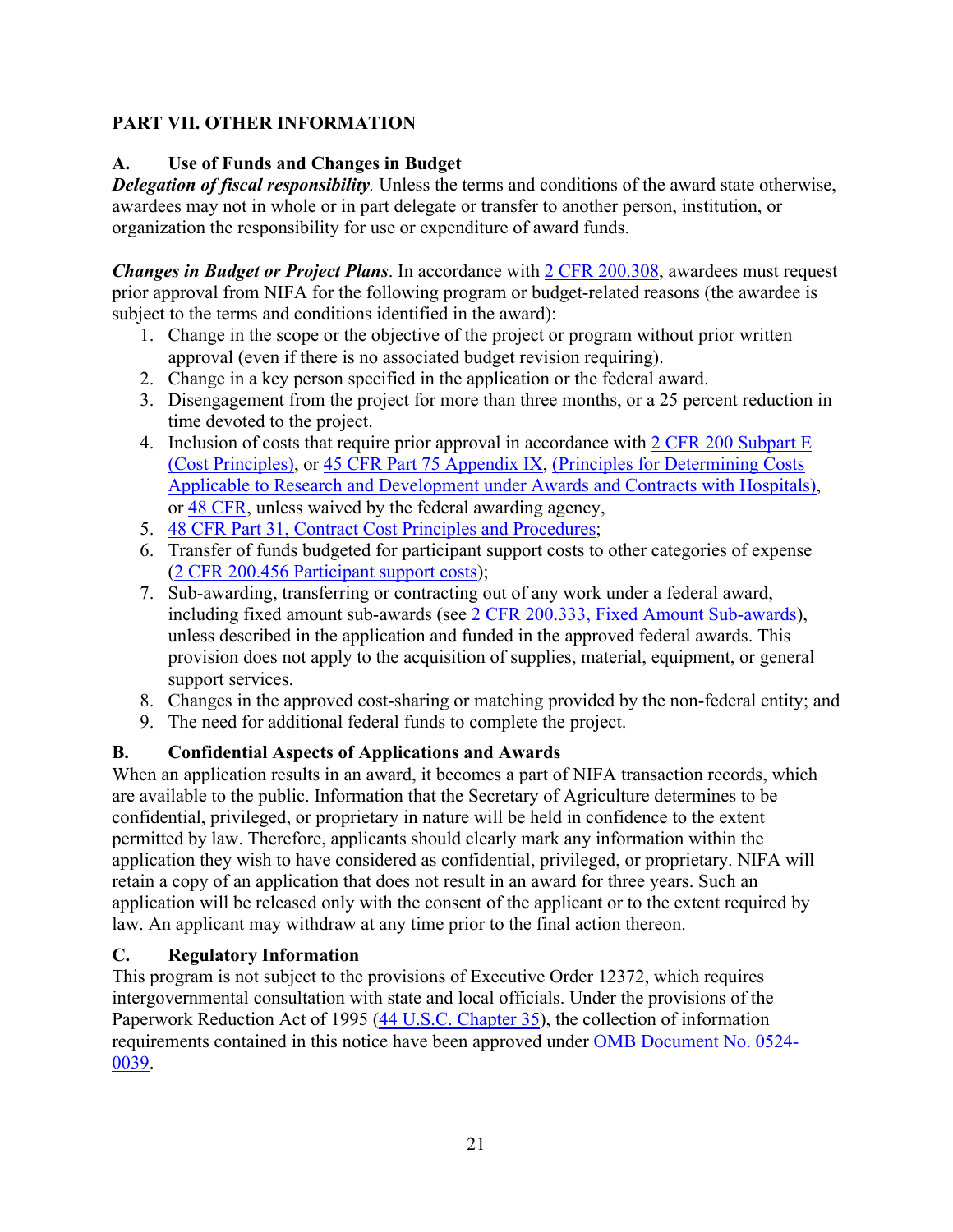#### **APPENDIX I: AGENCY CONTACT**

#### <span id="page-21-0"></span>**Program Contacts**

| Name                      | Email                                | Telephone |
|---------------------------|--------------------------------------|-----------|
| Timothy J. Sullivan Ph.D. | $t$ mothy.sullivan $\omega$ usda.gov | 1-5434    |

For administrative questions related to;

- 1. Grants.gov, see Part IV of this RFA
- 2. Other RFA or application questions, please email  $\frac{grantapplication questions@usda.gov}$
- 3. Awards under this RFA, please email  $\frac{awards(0) \text{usda.gov}}{awards(1)}$

#### **U.S. Postal Mailing Address:**

National Institute of Food and Agriculture U.S. Department of Agriculture P.O. Box 419205, MS 10000 Kansas City, MO 64141-6205

#### **Courier/Package Delivery Address:**

National Institute of Food and Agriculture United States Department of Agriculture 2312 East Bannister Road, MS 10000 Kansas City, MO 64141-3061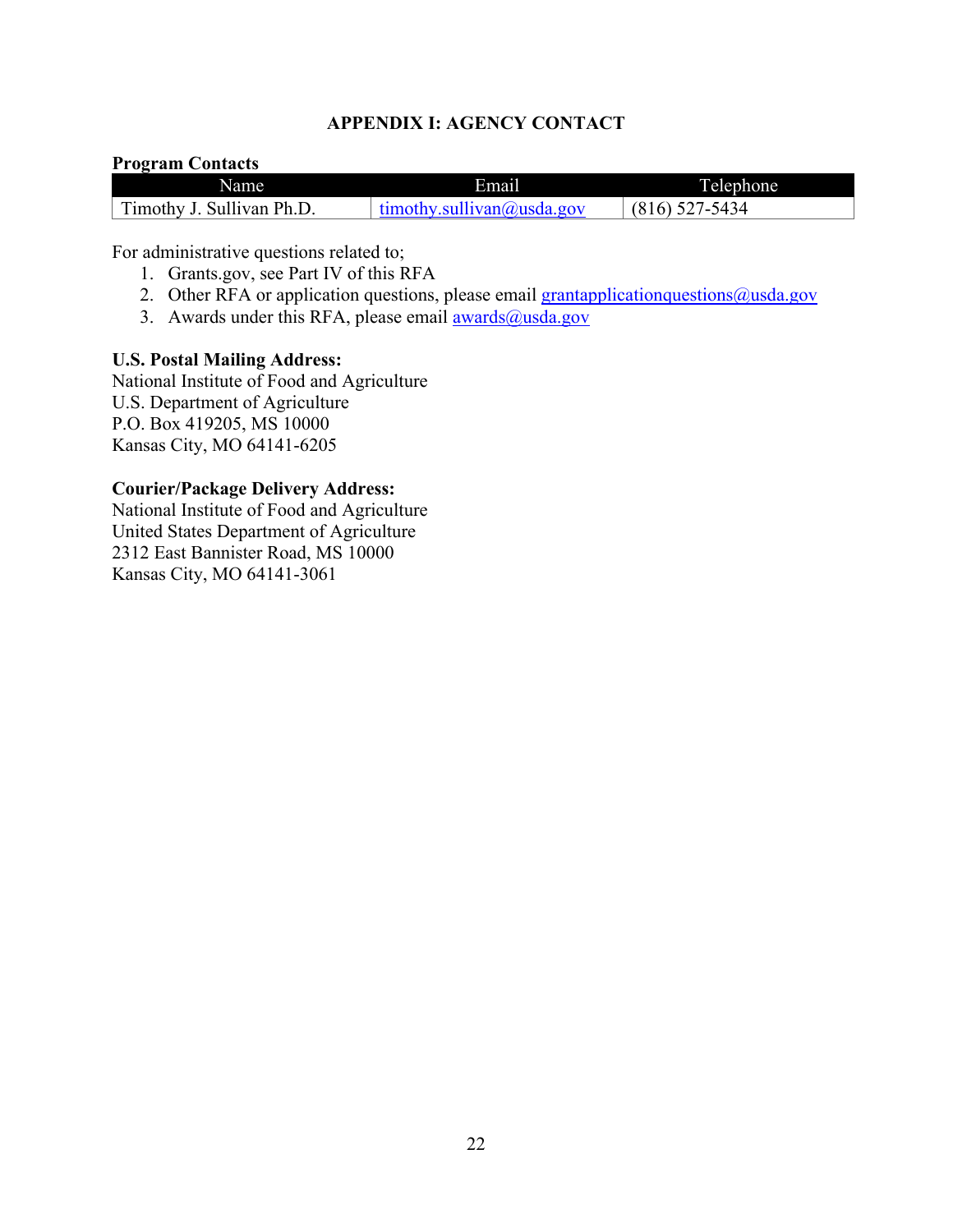# **APPENDIX II: GLOSSARY OF TERMS**

<span id="page-22-0"></span>

| <b>Name</b>                                                           | <b>Acronyms</b> |
|-----------------------------------------------------------------------|-----------------|
| <b>American Fisheries Society</b>                                     | <b>AFS</b>      |
| <b>Authorized Representative</b>                                      | <b>AR</b>       |
| Catalog of Federal Domestic Assistance                                | <b>CFDA</b>     |
| <b>Centers of Excellence</b>                                          | <b>COE</b>      |
| Data Management Plan                                                  | <b>DMP</b>      |
| <b>Fiscal Year</b>                                                    | <b>FY</b>       |
| <b>Indirect Costs</b>                                                 | <b>IDC</b>      |
| National Agricultural Research, Extension, and Teaching Policy Act of | <b>NARETPA</b>  |
| 1977                                                                  |                 |
| National Institute of Food and Agriculture                            | <b>NIFA</b>     |
| <b>Portable Document Format</b>                                       | <b>PDF</b>      |
| Project Director                                                      | <b>PD</b>       |
| Project Narrative                                                     | PN              |
| Project Summary                                                       | <b>PS</b>       |
| <b>Request for Application</b>                                        | <b>RFA</b>      |
| <b>Total Federal Funds Awarded</b>                                    | <b>TFFA</b>     |
| United States Department of Agriculture                               | <b>USDA</b>     |